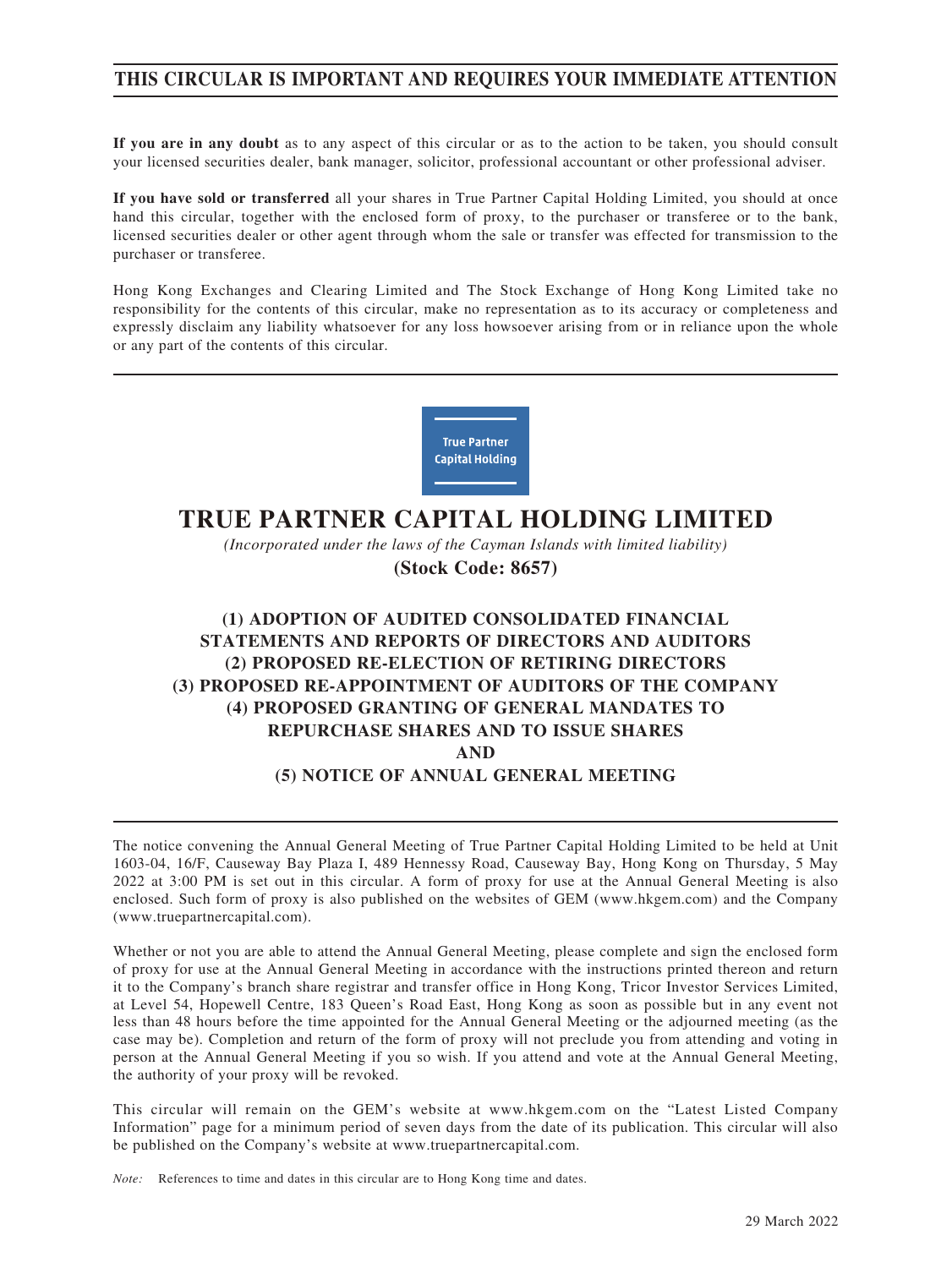## **THIS CIRCULAR IS IMPORTANT AND REQUIRES YOUR IMMEDIATE ATTENTION**

## **SPECIAL ARRANGEMENTS AND PRECAUTIONARY MEASURES FOR THE ANNUAL GENERAL MEETING**

In light of the continuing risks posed by the COVID-19 pandemic and the situation at the time of the Annual General Meeting is difficult to predict, **the Annual General Meeting will be broadcasted live online in addition to the traditional physical attendance at the Annual General Meeting. Registered Shareholders have the option of attending the Annual General Meeting online**. Please refer to page 1 to page 2 of this circular for more details.

**For the health and safety of Shareholders, the Company would like to encourage registered Shareholders to attend and vote at the Annual General Meeting online. If registered Shareholders are unable to attend the Annual General Meeting in person or online, they still can appoint the chairman of the Annual General Meeting as their proxy and submit the form of proxy by the time specified above.**

To safeguard the health and safety of Shareholders and to prevent the spreading of the COVID-19 pandemic, the following precautionary measures will be implemented at the Annual General Meeting:

- (i) Compulsory temperature checks will be carried out on every attendee before entering the Annual General Meeting venue (the "**AGM venue**").
- (ii) Every attendee will be required to wear a surgical face mask throughout the Annual General Meeting. Please note that no masks will be provided at the AGM venue and attendances should bring and wear their own masks.
- (iii) Safe distancing measures for queue management and seating at the AGM venue will be maintained.
- (iv) No refreshment or drinks will be provided to attendees at the Annual General Meeting.

Due to the constantly evolving COVID-19 pandemic situation in Hong Kong, the Company may be required to change the Annual General Meeting arrangements at short notice. Shareholders should check the websites of GEM (www.hkgem.com) or the Company (www.truepartnercapital.com) for future announcements and updates on the Annual General Meeting arrangements.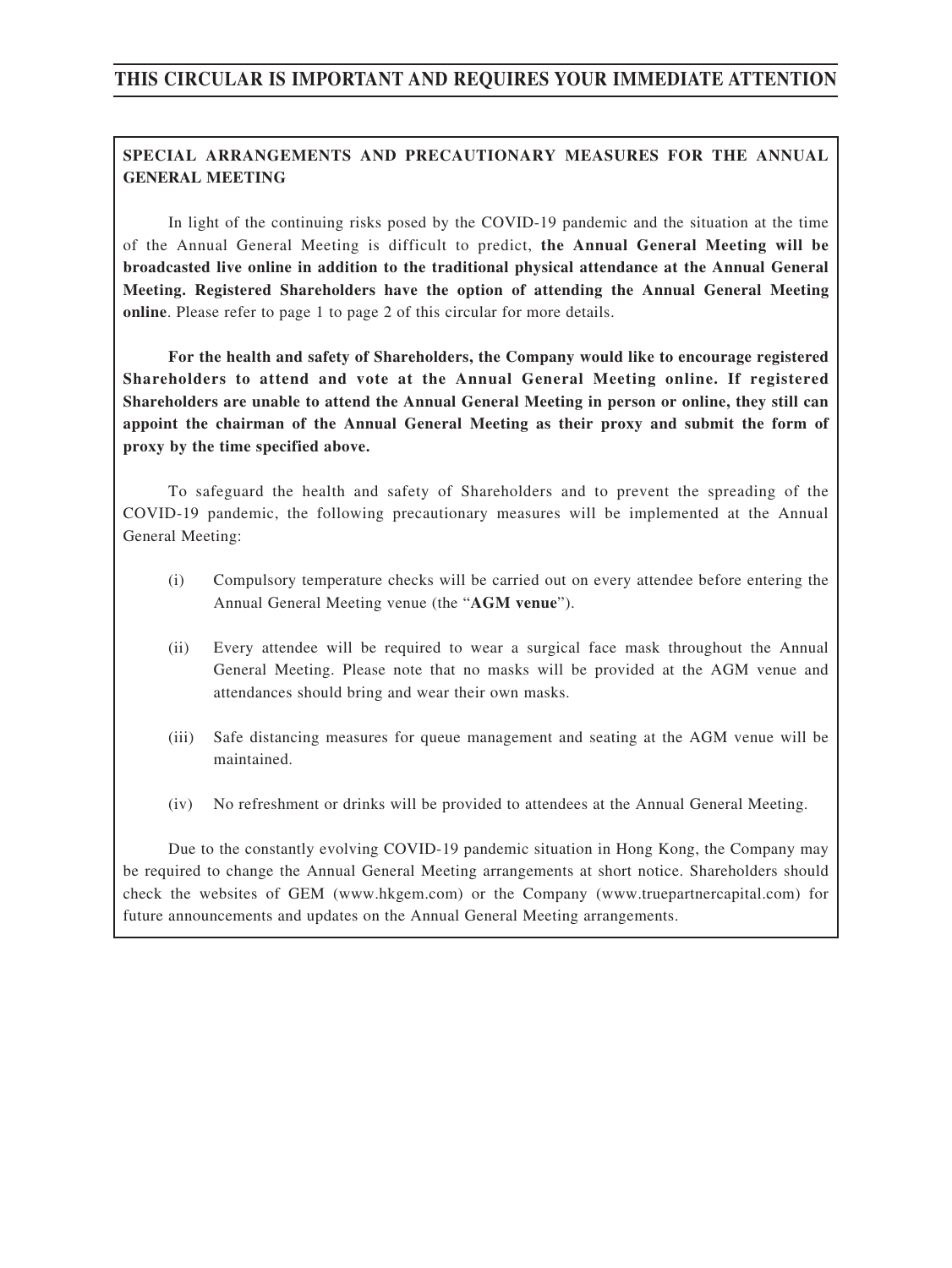## **CHARACTERISTICS OF GEM**

**GEM has been positioned as a market designed to accommodate small and mid-sized companies to which a higher investment risk may be attached than other companies listed on the Stock Exchange. Prospective investors should be aware of the potential risks of investing in such companies and should make the decision to invest only after due and careful consideration.**

**Given that the companies listed on GEM are generally small and mid-sized companies, there is a risk that securities traded on GEM may be more susceptible to high market volatility than securities traded on the Main Board of the Stock Exchange and no assurance is given that there will be a liquid market in the securities traded on GEM.**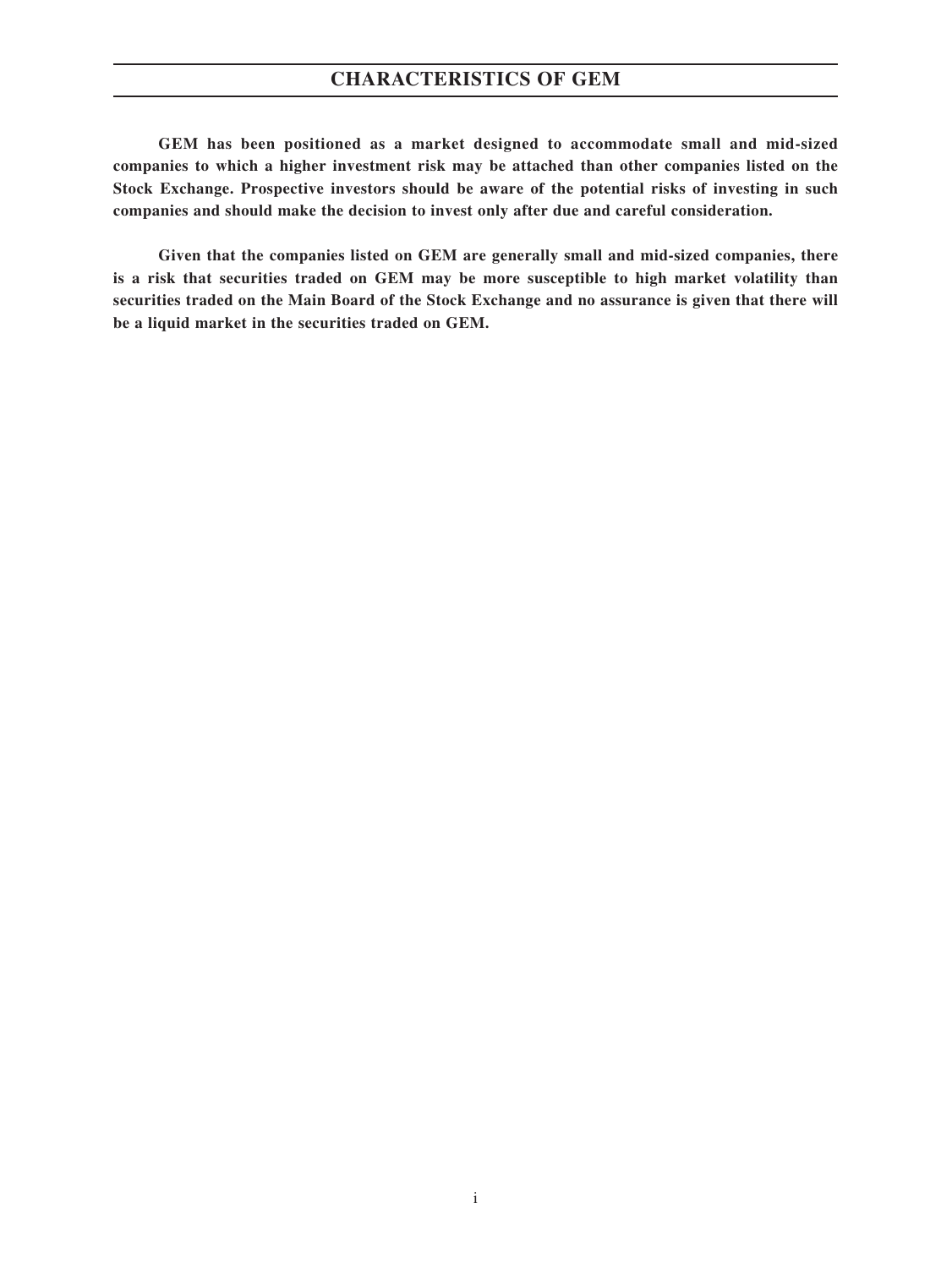# **CONTENTS**

## *Page*

| Special arrangements and precautionary measures for the Annual General Meeting |                                                                     |                |  |  |
|--------------------------------------------------------------------------------|---------------------------------------------------------------------|----------------|--|--|
|                                                                                |                                                                     | $\mathfrak{Z}$ |  |  |
| <b>Letter from the Board</b>                                                   |                                                                     |                |  |  |
| 1.                                                                             |                                                                     | 5              |  |  |
| 2.                                                                             | Adoption of Audited Consolidated Financial Statements and           | 6              |  |  |
| 3.                                                                             |                                                                     | 6              |  |  |
| 4.                                                                             | Proposed Re-appointment of Auditors of the Company                  | 6              |  |  |
| 5.                                                                             |                                                                     | $\tau$         |  |  |
| 6.                                                                             | Proposed Granting of General Mandate to Issue Shares                | 7              |  |  |
| 7.                                                                             |                                                                     | $8\,$          |  |  |
| 8.                                                                             |                                                                     | $8\,$          |  |  |
| 9.                                                                             |                                                                     | 9              |  |  |
| 10.                                                                            |                                                                     | 9              |  |  |
| 11.                                                                            |                                                                     | 9              |  |  |
| 12.                                                                            |                                                                     | 9              |  |  |
|                                                                                | Appendix I - Details of the Directors Proposed to be Re-elected     | 10             |  |  |
|                                                                                | Appendix II - Explanatory Statement on the Share Repurchase Mandate | 14             |  |  |
| 18                                                                             |                                                                     |                |  |  |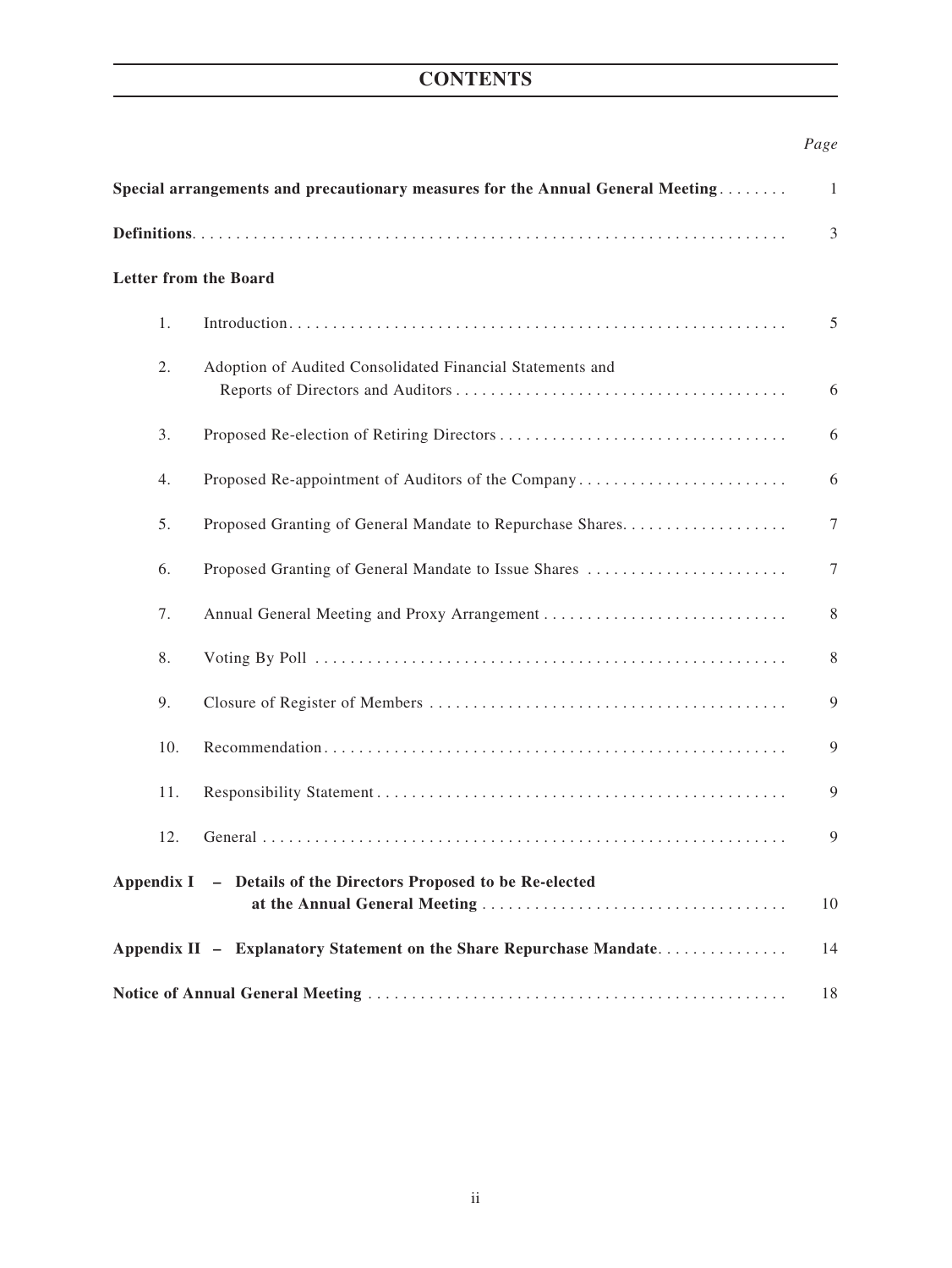## **SPECIAL ARRANGEMENTS AND PRECAUTIONARY MEASURES FOR THE ANNUAL GENERAL MEETING**

In light of the continuing risks posed by the COVID-19 pandemic and the situation at the time of the Annual General Meeting is difficult to predict, the Company will conduct the Annual General Meeting as a hybrid meeting using Tricor e-Meeting System, which allows registered Shareholders to participate in the Annual General Meeting online in a convenient and efficient way from anywhere with an internet connection, in addition to the traditional physical attendance at the Annual General Meeting. Registered Shareholders will be able to view the live broadcast and participate in voting and submit questions in written form to the Annual General Meeting via their mobile phones, tablet, or computers. **Registered Shareholders have the option of attending the Annual General Meeting online.**

**Voting by proxy in advance of the Annual General Meeting:** The Company does not in any way wish to diminish the opportunity available to Shareholders to exercise their rights and to vote, but is conscious of the pressing need to protect Shareholders from possible exposure to the COVID-19 pandemic. For the health and safety of Shareholders, the Company would like to **encourage Shareholders to exercise their right to vote at the Annual General Meeting by appointing the chairman of the Annual General Meeting as their proxy instead of attending the Annual General Meeting in person or other persons as your proxy by providing their email address for receiving the designated log-in username and password to attend and vote on your behalf via the e-meeting system.** Physical attendance is not necessary for the purpose of exercising Shareholder rights. **Completion and return of the proxy form will not preclude Shareholders from attending and voting at the Annual General Meeting or any adjournment thereof should they subsequently so wish.**

**The deadline to submit completed proxy forms is Tuesday, 3 May 2022 at 3:00 PM.** Completed proxy forms must be returned to the Company's branch share registrar and transfer office in Hong Kong, Tricor Investor Services Limited, at Level 54, Hopewell Centre, 183 Queen's Road East, Hong Kong.

**Annual General Meeting proceedings online:** If registered Shareholders choose to attend the Annual General Meeting online, they will be able to view live streaming of our Annual General Meeting, cast their votes on all resolutions in real time and submit online questions to us. From 2:30 PM on 5 May 2022, registered Shareholders can login to Tricor e-Meeting System according to the information provided in the letter to be sent to Shareholders in due course.

**Voting System at the Annual General Meeting:** On-site e-Voting system will be used at the Annual General Meeting to enhance the efficiency in the poll counting process. This is a full paperless Annual General Meeting process that facilitate easy and intuitive voting procedures for Shareholders. For online voting at the Annual General Meeting, registered Shareholders can refer to information provided in the letter to be sent to Shareholders in due course.

**Questions at the Annual General Meeting:** Registered Shareholders will be able to raise questions relevant to the proposed resolutions online during the Annual General Meeting. The Company will endeavour to address these questions at the Annual General Meeting, if time permits.

**Registered Shareholders are strongly encouraged to attend and vote at the Annual General Meeting online. If registered Shareholders are unable to attend the Annual General Meeting in person or online, they still can appoint the chairman of the Annual General Meeting as their proxy.**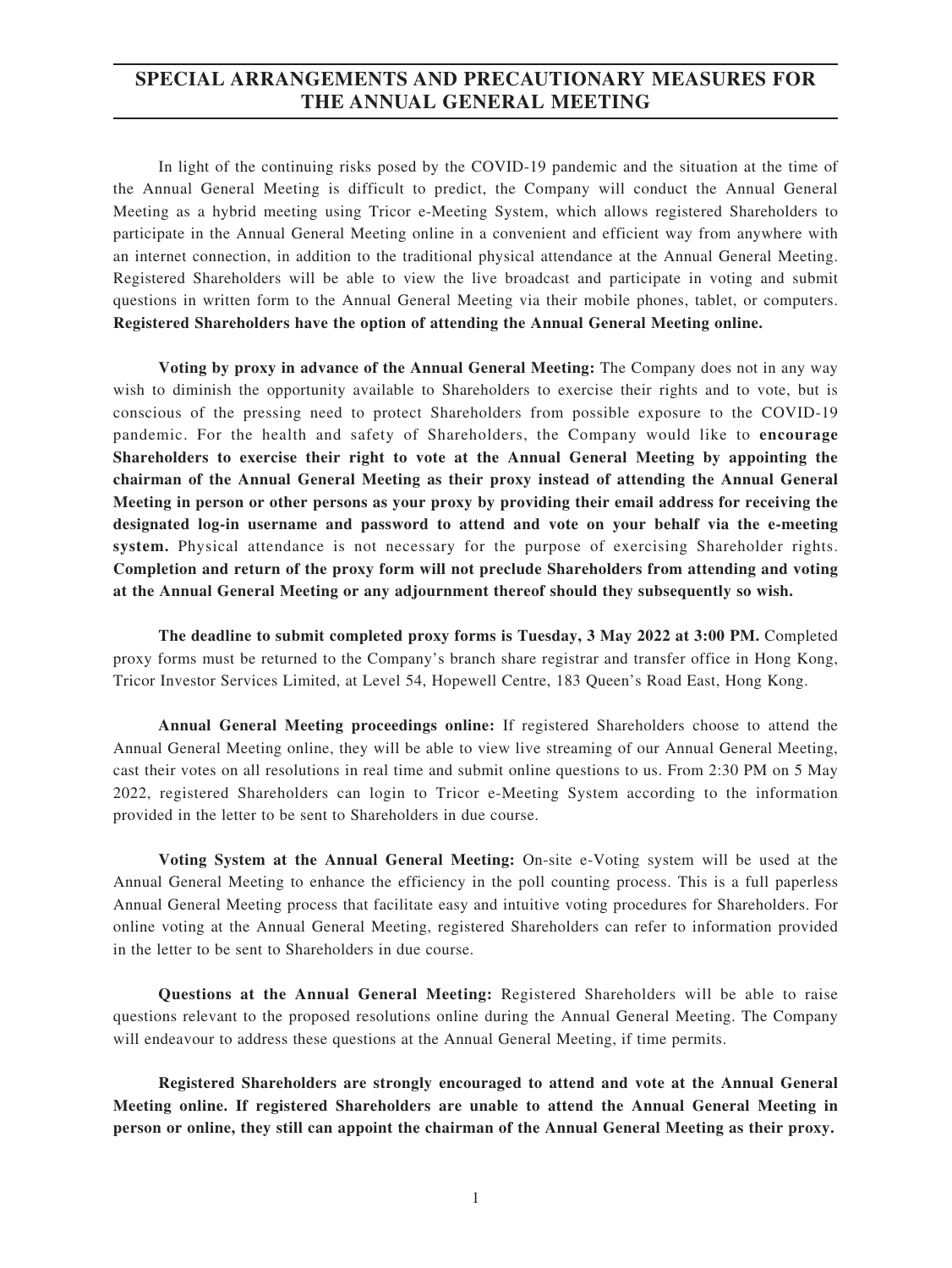## **SPECIAL ARRANGEMENTS AND PRECAUTIONARY MEASURES FOR THE ANNUAL GENERAL MEETING**

To safeguard the health and safety of Shareholders who might be attending the Annual General Meeting in person, the following precautionary measures will be implemented at the Annual General Meeting:

- (i) Compulsory temperature checks will be carried out on every attendee before entering the Annual General Meeting venue (the "**AGM venue**").
- (ii) Every attendee will be required to wear a surgical face mask throughout the Annual General Meeting. Please note that no masks will be provided at the AGM venue and attendances should bring and wear their own masks.
- (iii) Safe distancing measures for queue management and seating at the AGM venue will be maintained.
- (iv) No refreshment or drinks will be provided to attendees at the Annual General Meeting.

Attendees are in addition requested to observe and practise good personal hygiene at all times. To the extent permitted by law, the Company reserves the right to deny entry into the AGM venue or require any person to leave the AGM venue so as to ensure the health and safety of the attendees at the Annual General Meeting.

Due to the constantly evolving COVID-19 pandemic situation in Hong Kong, the Company may be required to change the Annual General Meeting arrangements at short notice. Shareholders should check the websites of GEM (www.hkgem.com) or the Company (www.truepartnercapital.com) for future announcements and updates on the Annual General Meeting arrangements.

**Appointment of proxy by non-registered Shareholders:** Non-registered Shareholders whose Shares are held through banks, brokers, custodians or the Hong Kong Securities Clearing Company Limited should consult directly with their banks or brokers or custodians (as the case may be) to assist them in the appointment of proxy.

If Shareholders have any queries relating to the Annual General Meeting, please contact our Company's branch share registrar and transfer office in Hong Kong as follows:

Tricor Investor Services Limited Level 54, Hopewell Centre 183 Queen's Road East Hong Kong Telephone: (852) 2980 1333 Facsimile: (852) 2810 8185 Email: is-enquiries@hk.tricorglobal.com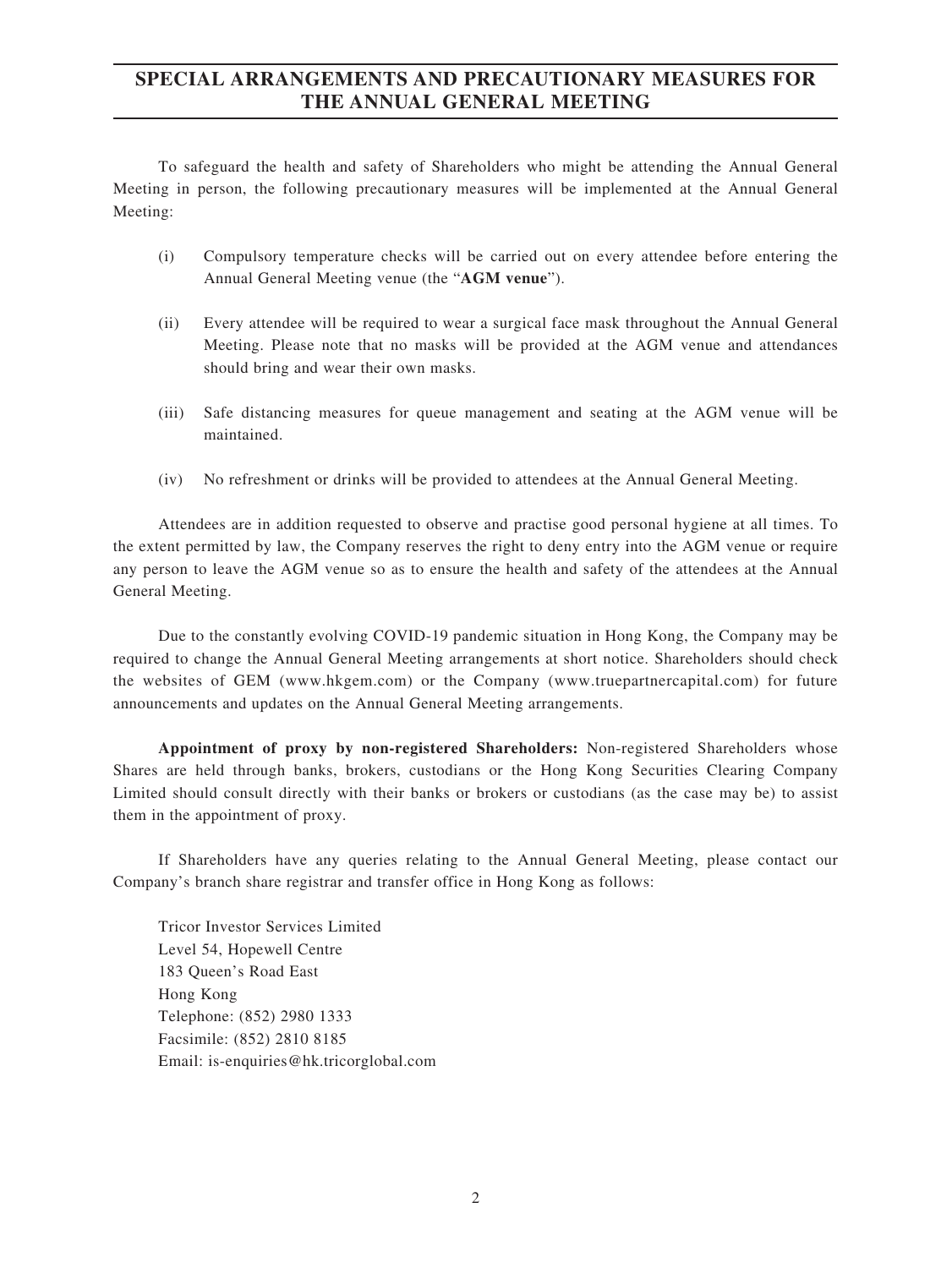*In this circular, unless the context otherwise requires, the following expressions shall have the following meanings:*

| "Annual General Meeting"  | the annual general meeting of the Company to be held at Unit<br>1603-04, 16/F, Causeway Bay Plaza I, 489 Hennessy Road,<br>Causeway Bay, Hong Kong on Thursday, 5 May 2022 at 3:00 PM,<br>to consider and, if appropriate, to approve the resolutions<br>contained in the notice of the meeting which is set out on pages<br>18 to 22 of this circular, or any adjournment thereof |
|---------------------------|------------------------------------------------------------------------------------------------------------------------------------------------------------------------------------------------------------------------------------------------------------------------------------------------------------------------------------------------------------------------------------|
| "Articles of Association" | the articles of association of the Company currently in force                                                                                                                                                                                                                                                                                                                      |
| "Board"                   | the board of Directors                                                                                                                                                                                                                                                                                                                                                             |
| "Companies Law"           | the Companies Law, Cap. 22 (Law 3 of 1961, as consolidated and<br>revised) of the Cayman Islands                                                                                                                                                                                                                                                                                   |
| "Company"                 | True Partner Capital Holding Limited, a company incorporated in<br>Cayman Islands with limited liability, the Shares of which are<br>listed on the GEM                                                                                                                                                                                                                             |
| " $Directory$ "           | the director(s) of the Company                                                                                                                                                                                                                                                                                                                                                     |
| "Extension Mandate"       | a general and unconditional mandate proposed to be granted to<br>the Directors at the Annual General Meeting to the effect that any<br>Shares repurchased under the Share Repurchase Mandate will be<br>added to the total number of Shares which may be allotted and<br>issued under the Issuance Mandate                                                                         |
| "GEM"                     | GEM operated by the Stock Exchange                                                                                                                                                                                                                                                                                                                                                 |
| "GEM Listing Rules"       | the Rules Governing the Listing of Securities on GEM, as<br>amended, supplemented and/or otherwise modified from time to<br>time                                                                                                                                                                                                                                                   |
| "Group"                   | the Company and its subsidiaries                                                                                                                                                                                                                                                                                                                                                   |
| "HK\$"                    | Hong Kong dollars, the lawful currency of Hong Kong                                                                                                                                                                                                                                                                                                                                |
| "Hong Kong"               | the Hong Kong Special Administrative Region of the People's<br>Republic of China                                                                                                                                                                                                                                                                                                   |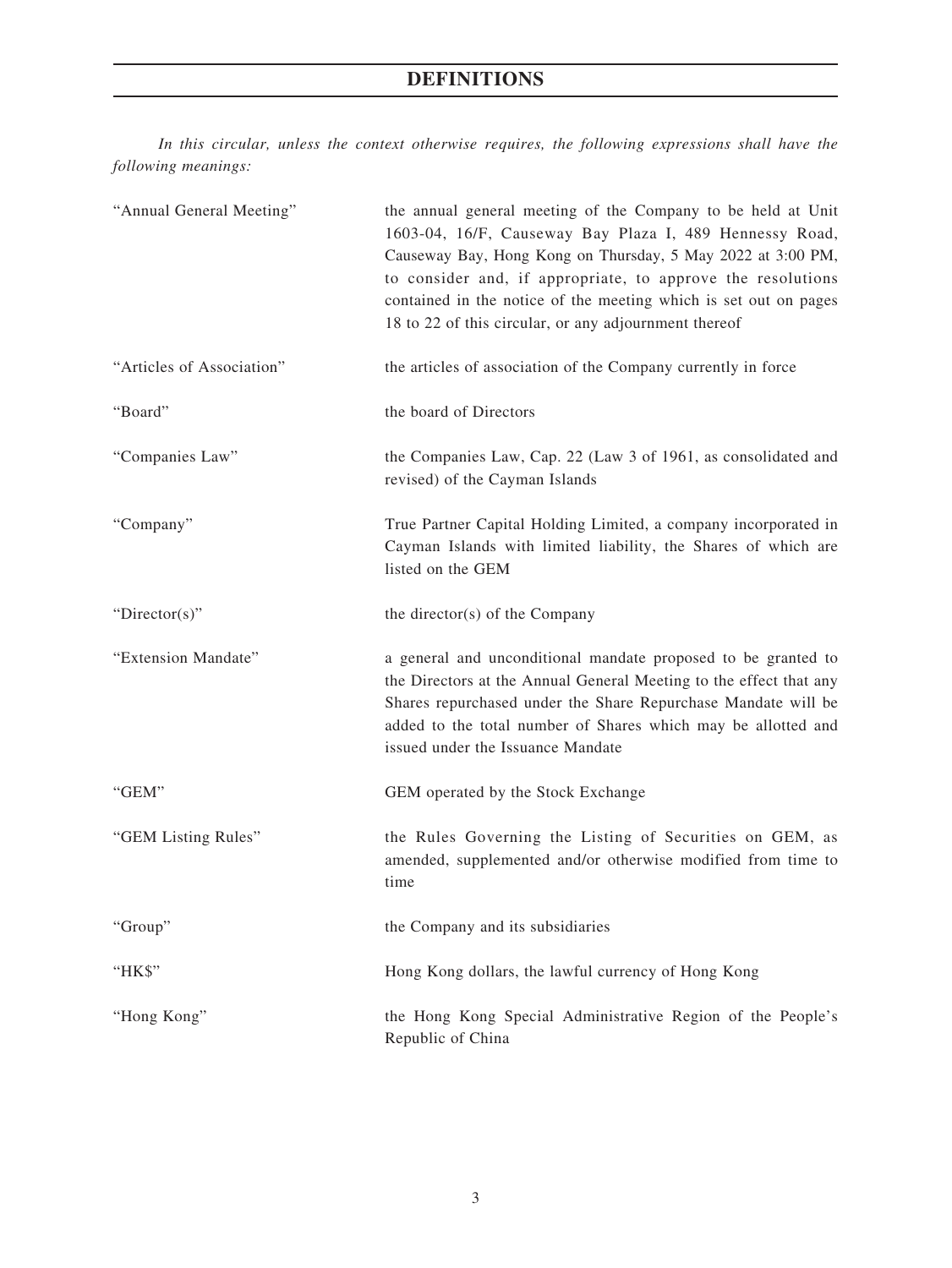# **DEFINITIONS**

| "Issuance Mandate"         | a general and unconditional mandate proposed to be granted to<br>the Directors at the Annual General Meeting to exercise all<br>powers to allot, issue or otherwise deal with additional Shares not<br>exceeding 20% of the total number of issued Shares as at the date<br>of passing of the proposed ordinary resolution contained in the<br>notice of the Annual General Meeting |
|----------------------------|-------------------------------------------------------------------------------------------------------------------------------------------------------------------------------------------------------------------------------------------------------------------------------------------------------------------------------------------------------------------------------------|
| "Latest Practicable Date"  | 29 March 2022, being the latest practicable date prior to the<br>printing of this circular for ascertaining certain information in this<br>circular                                                                                                                                                                                                                                 |
| "Listing Date"             | 16 October 2020, being the date of listing of Shares on GEM                                                                                                                                                                                                                                                                                                                         |
| "SFO"                      | the Securities and Futures Ordinance (Chapter 571 of the Laws of<br>Hong Kong), as amended, supplemented and/or otherwise<br>modified from time to time                                                                                                                                                                                                                             |
| "Share(s)"                 | ordinary share(s) of HK\$0.01 each in the issued capital of the<br>Company or if there has been a subsequent sub-division,<br>consolidation, reclassification or reconstruction of the share<br>capital of the Company, shares forming part of the ordinary<br>equity share capital of the Company                                                                                  |
| "Share Repurchase Mandate" | a general and unconditional mandate proposed to be granted to<br>the Directors at the Annual General Meeting to repurchase Shares<br>on the Stock Exchange of not exceeding 10% of the aggregate<br>number of issued Shares as at the date of passing of the proposed<br>ordinary resolution contained in the notice of the Annual General<br>Meeting                               |
| "Shareholder(s)"           | $holder(s)$ of $Share(s)$                                                                                                                                                                                                                                                                                                                                                           |
| 'Stock Exchange"           | The Stock Exchange of Hong Kong Limited                                                                                                                                                                                                                                                                                                                                             |
| "Takeovers Code"           | the Code on Takeovers and Mergers approved by the Securities<br>and Futures Commission, as amended, supplemented and/or<br>otherwise modified from time to time                                                                                                                                                                                                                     |
| $``\%"$                    | per cent                                                                                                                                                                                                                                                                                                                                                                            |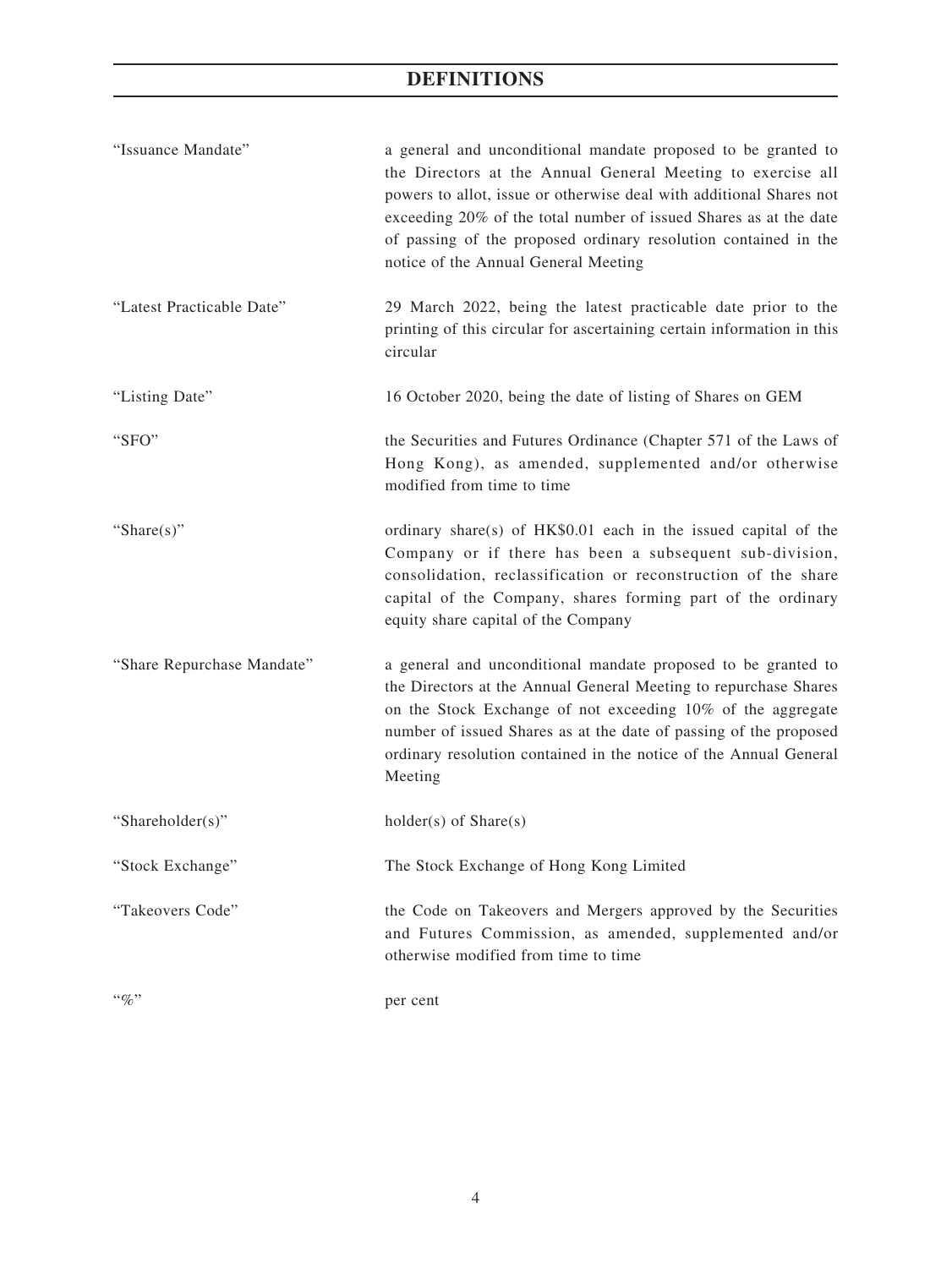

# **TRUE PARTNER CAPITAL HOLDING LIMITED**

*(Incorporated under the laws of the Cayman Islands with limited liability)* **(Stock Code: 8657)**

*Executive Directors:* Mr. Ralph Paul Johan van Put *(Chairman and Chief Executive Officer)* Mr. Godefriedus Jelte Heijboer Mr. Tobias Benjamin Hekster Mr. Roy van Bakel

*Independent Non-executive Directors:* Mr. Jeronimus Mattheus Tielman Ms. Wan Ting Pai Mr. Ming Tak Ngai

*Registered Office:* P.O. Box 31119 Grand Pavilion Hibiscus Way 802 West Bay Road Grand Cayman KY1-1205 Cayman Islands

*Head Office and Principal Place of Business in Hong Kong:* Suites 2902-3, 29/F Tower 2 The Gateway, Harbour City Kowloon, Hong Kong

29 March 2022

*To the Shareholders,*

Dear Sir/Madam,

# **(1) ADOPTION OF AUDITED CONSOLIDATED FINANCIAL STATEMENTS AND REPORTS OF DIRECTORS AND AUDITORS (2) PROPOSED RE-ELECTION OF RETIRING DIRECTORS (3) PROPOSED RE-APPOINTMENT OF AUDITORS OF THE COMPANY (4) PROPOSED GRANTING OF GENERAL MANDATES TO REPURCHASE SHARES AND TO ISSUE SHARES AND (5) NOTICE OF ANNUAL GENERAL MEETING**

### **1. INTRODUCTION**

The purpose of this circular is to provide the Shareholders with all the information reasonably necessary to enable them to make an informed decision on whether to vote for or against the proposed matters which include, inter alia, (1) the adoption of audited consolidated financial statements and reports of the Directors and the auditors of the Company for the year ended 31 December 2021; (2) the proposed re-election of retiring Directors; (3) the proposed re-appointment of auditors of the Company; and (4) the proposed grant of the Share Repurchase Mandate, the Issuance Mandate and the Extension Mandate.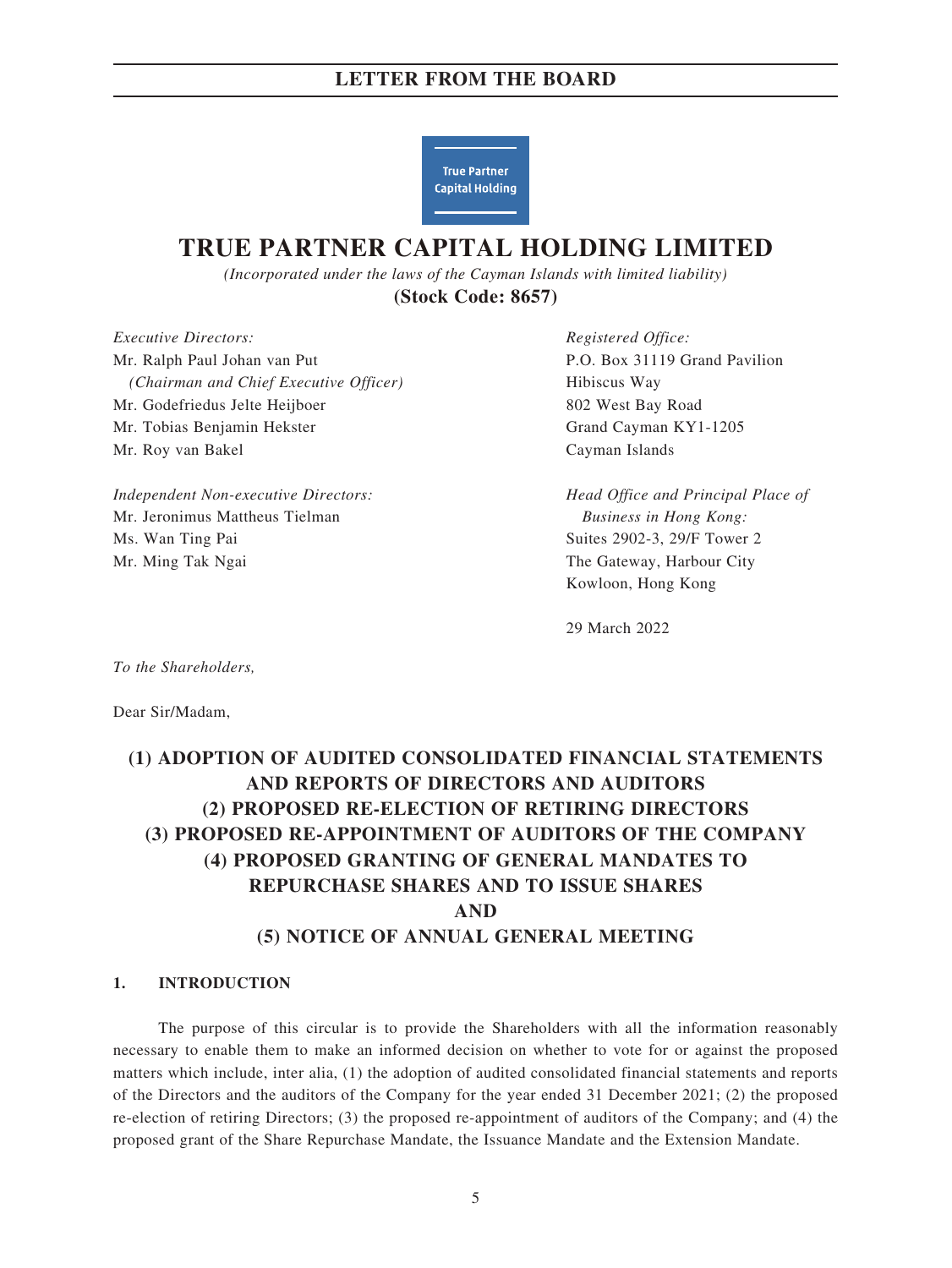## **2. ADOPTION OF AUDITED CONSOLIDATED FINANCIAL STATEMENTS AND REPORTS OF DIRECTORS AND AUDITORS**

The audited consolidated financial statements of the Company and its subsidiaries for the year ended 31 December 2021 together with the reports of the Directors and the auditors of the Company, are set out in the Company's annual report for the year ended 31 December 2021, which may be viewed and downloaded from the Company's website (www.truepartnercapital.com) and the GEM's website (www. hkgem.hk). The audited consolidated financial statements have been reviewed by the audit committee of the Company and approved by the Board on 29 March 2022.

### **3. PROPOSED RE-ELECTION OF RETIRING DIRECTORS**

As at the Latest Practicable Date, the Board comprises four executive Directors, namely, Mr. Ralph Paul Johan van Put, Mr. Godefriedus Jelte Heijboer, Mr. Tobias Benjamin Hekster and Mr. Roy van Bakel; and three independent non-executive Directors, namely, Mr. Jeronimus Mattheus Tielman, Ms. Wan Ting Pai and Mr. Ming Tak Ngai.

In accordance with Articles 108(a) and (b) of the Articles of Association, Mr. Roy van Bakel, Mr. Jeronimus Mattheus Tielman and Ms. Wan Ting Pai shall retire at the Annual General Meeting. All of the above Directors, being eligible, will offer themselves for re-election at the Annual General Meeting.

The Nomination Committee has reviewed the structure and composition of the Board, the confirmations and disclosures given by the Directors, the qualifications, skills and experience, time commitment and contribution of the retiring Directors with reference to the nomination principles and criteria set out in the Company's Board Diversity Policy and Director Nomination Policy and the Company's corporate strategy, and the independence of all independent non-executive Directors. The Nomination Committee has recommended to the Board on re-election of all the retiring Directors including Mr. Jeronimus Mattheus Tielman and Ms. Wan Ting Pai, the independent non-executive Directors who are due to retire at the Annual General Meeting. The Company considers that the retiring independent non-executive Directors are independent in accordance with the independence guidelines set out in the GEM Listing Rules and will continue to bring valuable business experience, knowledge and professionalism to the Board for its efficient and effective functioning and diversity.

Pursuant to Rule 17.46A of the GEM Listing Rules, the biographical details of the retiring Directors standing for re-election at the Annual General Meeting are set out in Appendix I to this circular.

### **4. PROPOSED RE-APPOINTMENT OF AUDITORS OF THE COMPANY**

PKF Hong Kong Limited will retire as the auditors of the Company at the Annual General Meeting and, being eligible, offer themselves for re-appointment.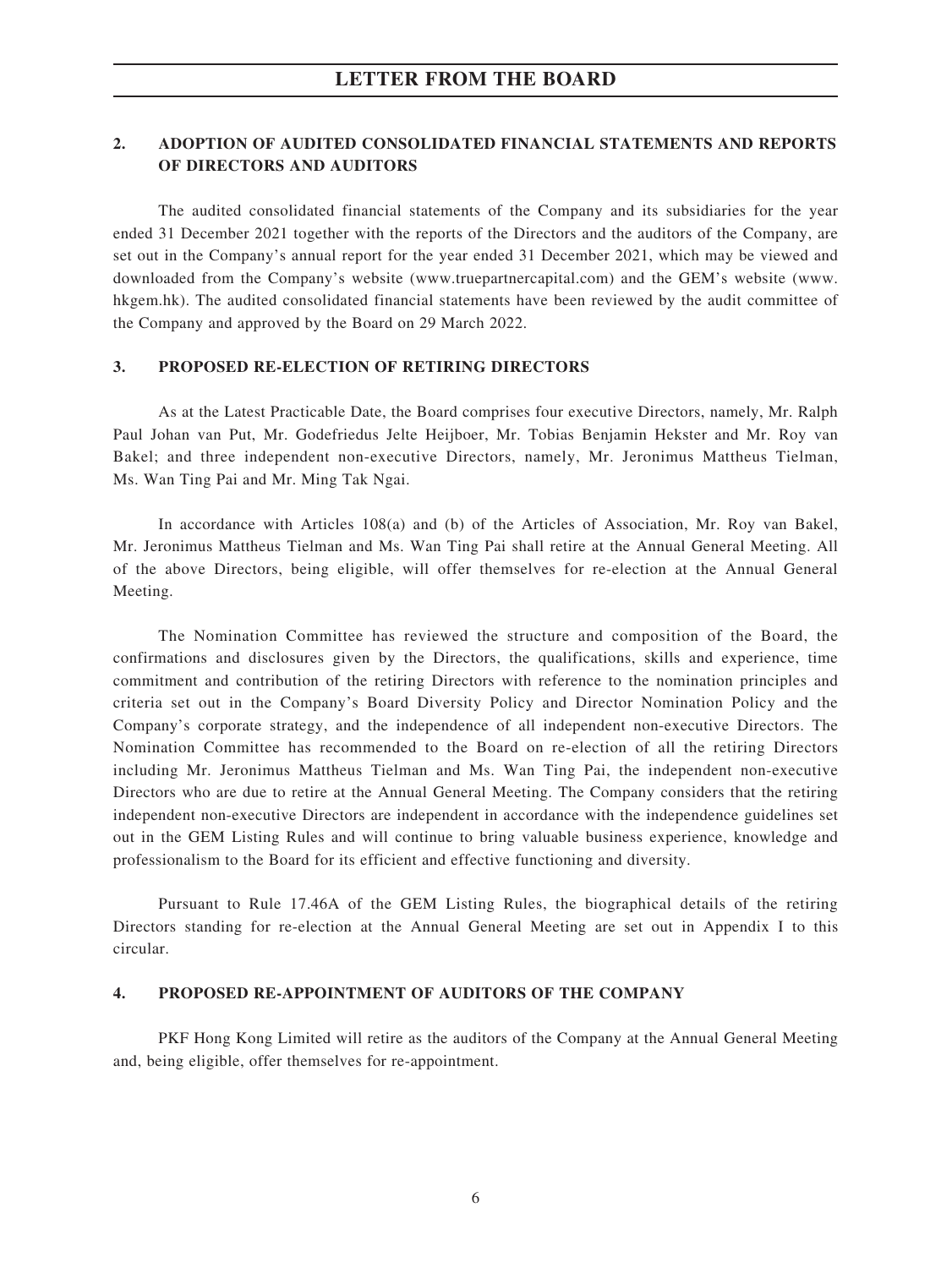The Board, upon the recommendation of the audit committee of the Company, proposed to re-appoint PKF Hong Kong Limited as auditors of the Company to hold office until the conclusion of the next annual general meeting. A resolution will also be proposed to authorise the Board to fix the auditor's remuneration. PKF Hong Kong Limited has indicated its willingness to be re-appointed as the Company's auditors for the said period.

### **5. PROPOSED GRANTING OF GENERAL MANDATE TO REPURCHASE SHARES**

At the annual general meeting of the Company held on 3 May 2021, the Directors were granted a general and unconditional mandate to repurchase Shares with an aggregate number of Shares not more than 10% of the aggregate number of issued Shares. The general mandate to repurchase Shares will lapse at the conclusion of the Annual General Meeting.

In order to give the Company the flexibility to repurchase Shares if and when appropriate, an ordinary resolution will be proposed at the Annual General Meeting to approve the granting of the Share Repurchase Mandate to the Directors to repurchase Shares on the Stock Exchange of not exceeding 10% of the aggregate number of issued Shares as at the date of passing of the proposed ordinary resolution contained in item 4 of the notice of the Annual General Meeting (i.e. a total of 40,000,000 Shares on the basis that the issued share capital of the Company remains 400,000,000 Shares from the Latest Practical Date to the date of the Annual General Meeting).

An explanatory statement required by the GEM Listing Rules to provide the Shareholders with requisite information reasonably necessary for them to make an informed decision on whether to vote for or against the granting of the Share Repurchase Mandate is set out in Appendix II to this circular.

The Directors wish to state that they have no immediate plan to repurchase any Shares pursuant to the Share Repurchase Mandate.

### **6. PROPOSED GRANTING OF GENERAL MANDATE TO ISSUE SHARES**

At the annual general meeting of the Company held on 3 May 2021, the Directors were granted a general and unconditional mandate to allot, issue and deal in the Shares. The general mandate to issue Shares will lapse at the conclusion of the Annual General Meeting.

In order to give the Company the flexibility to issue Shares if and when appropriate, an ordinary resolution will be proposed at the Annual General Meeting to approve the granting of the Issuance Mandate to the Directors to allot, issue or deal with additional Shares of not exceeding 20% of the total number of issued Shares as at the date of passing of the proposed ordinary resolution contained in item 5 of the notice of the Annual General Meeting (i.e. a total of 80,000,000 Shares on the basis that the issued share capital of the Company remains 400,000,000 Shares from the Latest Practical Date to the date of the Annual General Meeting).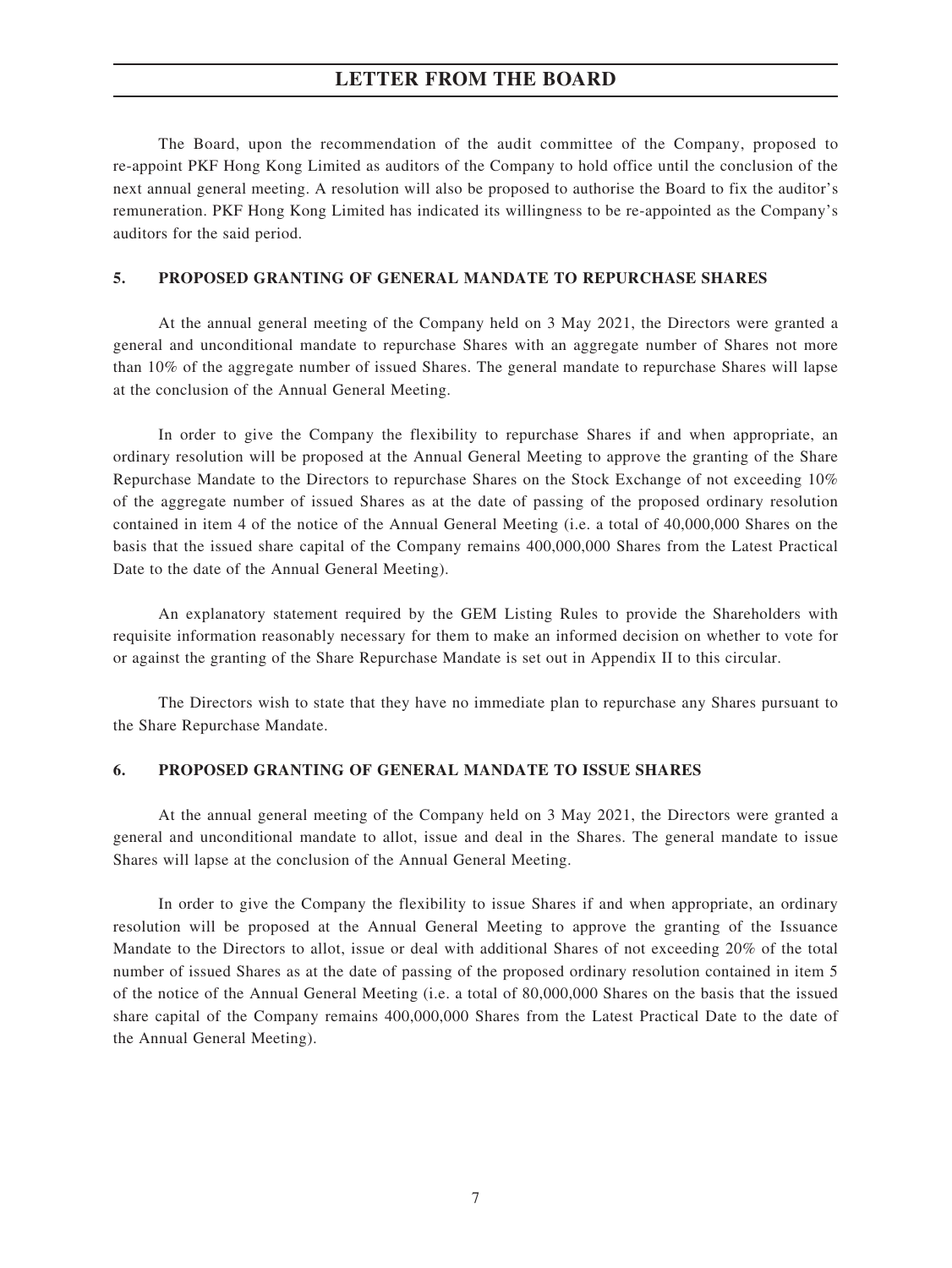It is recommended that the Extension Mandate be granted to the Directors such that the total number of the Shares repurchased by the Company under the Share Repurchase Mandate shall be added to the number of Shares which may be allotted and issued under the Issuance Mandate will also be proposed at the Annual General Meeting, which is contained in item 6 of the notice of Annual General Meeting.

The Directors have no immediate plans to issue any new Shares other than Shares which may fall to be issued under the share option scheme of the Company or any scrip dividend scheme as may be approved by the Shareholders.

### **7. ANNUAL GENERAL MEETING AND PROXY ARRANGEMENT**

The notice of the Annual General Meeting is set out on pages 18 to 22 of this circular. At the Annual General Meeting, resolutions of the Shareholders will be proposed to approve, among others, the adoption of audited consolidated financial statements and reports of the Directors and the auditors of the Company for the year ended 31 December 2021, the re-election of retiring Directors, the re-appointment of auditors of the Company, and the granting of the Share Repurchase Mandate, the Issuance Mandate and the Extension Mandate.

A form of proxy for use at the Annual General Meeting is enclosed with this circular and such form of proxy is also published on the GEM's website at www.hkgem.com and the Company's website at www.truepartnercapital.com. To be valid, the form of proxy must be completed and signed in accordance with the instructions printed thereon and deposited together with the power of attorney or other authority (if any) under which it is signed or a certified copy of that power of attorney or authority at the Company's branch share registrar and transfer office in Hong Kong, Tricor Investor Services Limited, at Level 54, Hopewell Centre, 183 Queen's Road East, Hong Kong as soon as possible but in any event not less than 48 hours before the time appointed for holding the Annual General Meeting or the adjourned meeting (as the case may be). Completion and delivery of the form of proxy will not preclude you from attending and voting at the Annual General Meeting or its adjournment if you so wish. If you attend and vote at the Annual General Meeting, the authority of your proxy will be revoked.

### **8. VOTING BY POLL**

Pursuant to Rule 17.47(4) of the GEM Listing Rules and the Articles of Association, any vote of Shareholders at a general meeting must be taken by poll except where the chairman of the meeting, in good faith and in compliance with the GEM Listing Rules, decides to allow a resolution which relates purely a procedural or administrative matter to be voted on by a show of hands. Therefore, each resolution set out in the notice of the Annual General Meeting which is put to vote at the Annual General Meeting shall be decided by poll.

On a poll, every Shareholder present in person or by proxy or, in the case of a Shareholder being corporation, by its duly authorised representative, shall have one vote for every fully paid Share of which he/she/it is the holder. A Shareholder entitled to more than one vote need not use all his/her/its votes or cast all the votes he/she/it uses in the same way.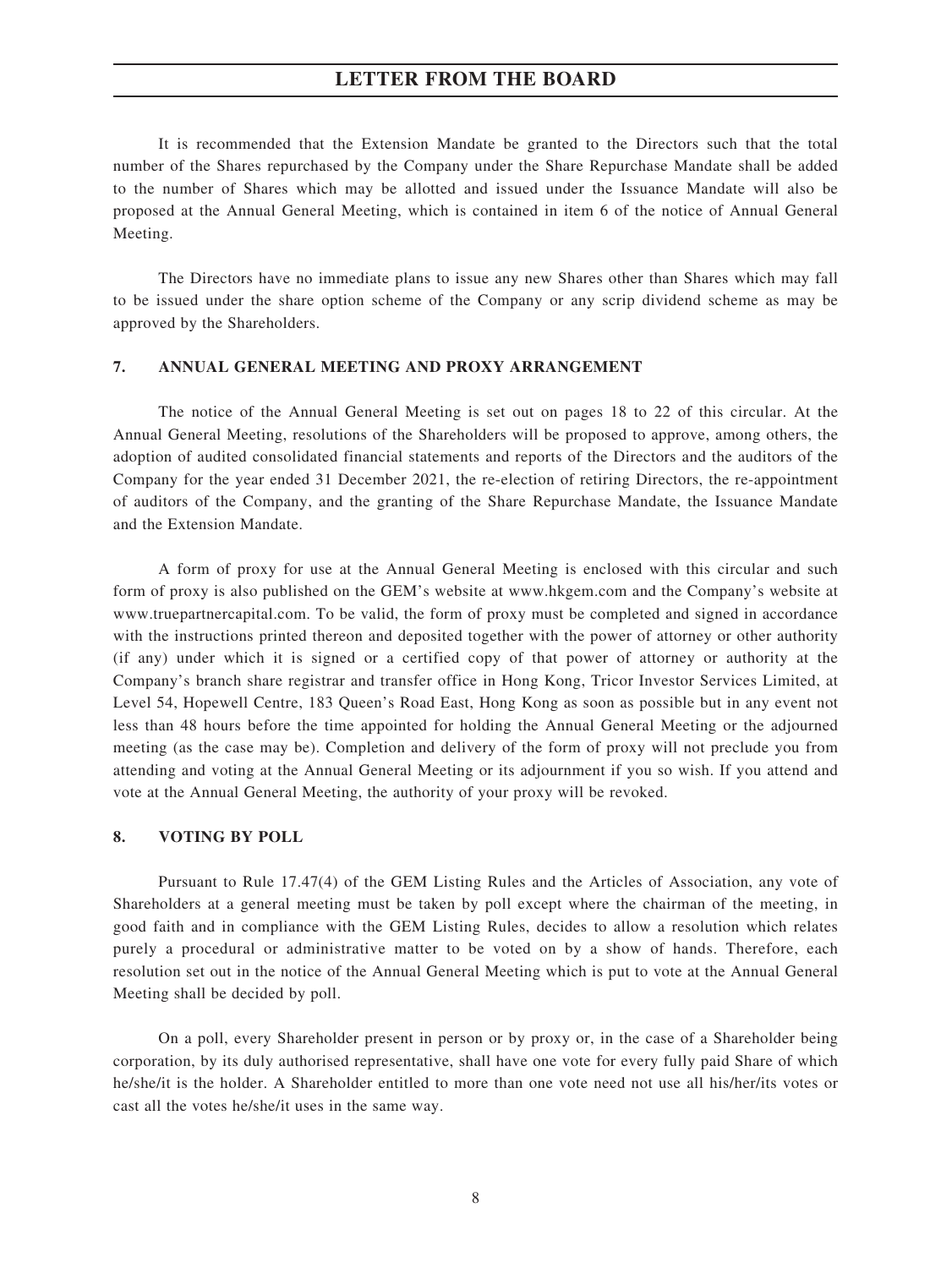The Company will appoint scrutineers to handle vote-taking procedures at the Annual General Meeting. The results of the poll will be published on the GEM's website at www.hkgem.com and the Company's website at www.truepartnercapital.com as soon as possible after the conclusion of the Annual General Meeting.

### **9. CLOSURE OF REGISTER OF MEMBERS**

For determining the entitlement to attend and vote at the Annual General Meeting, the register of members of the Company will be closed from Friday, 29 April 2022 to Thursday, 5 May 2022, both dates inclusive, during which period no transfer of Shares will be registered. In order to be eligible to attend and vote at the Annual General Meeting, all properly completed transfer documents accompanied by the relevant share certificates must be lodged with the Company's branch share registrar and transfer office in Hong Kong, Tricor Investor Services Limited, at Level 54, Hopewell Centre, 183 Queen's Road East, Hong Kong for registration not later than 4:30 p.m. on Thursday, 28 April 2022.

### **10. RECOMMENDATION**

The Directors consider that the adoption of the audited consolidated financial statements and the reports of Directors and auditors for the year ended 31 December 2021, proposed re-election of retiring Directors, re-appointment of auditors and granting of the Share Repurchase Mandate, the Issuance Mandate and the Extension Mandate are in the best interests of the Company and the Shareholders. Accordingly, the Directors recommend the Shareholders to vote in favour of the relevant resolutions to be proposed at the Annual General Meeting.

### **11. RESPONSIBILITY STATEMENT**

This circular, for which the Directors collectively and individually accept full responsibility, includes particulars given in compliance with the GEM Listing Rules for the purpose of giving information relating to the Group. The Directors, having made all reasonable enquiries, confirm that to the best of their knowledge and belief, the information contained in this circular is accurate and complete in all material respects and not misleading or deceptive, and there are no other matters the omission of which would make any statement herein or this circular misleading.

### **12. GENERAL**

Your attention is drawn to the information set out in the appendices to this circular.

Yours faithfully, For and on behalf of the Board **True Partner Capital Holding Limited Ralph Paul Johan van Put** *Chairman and Chief Executive Officer*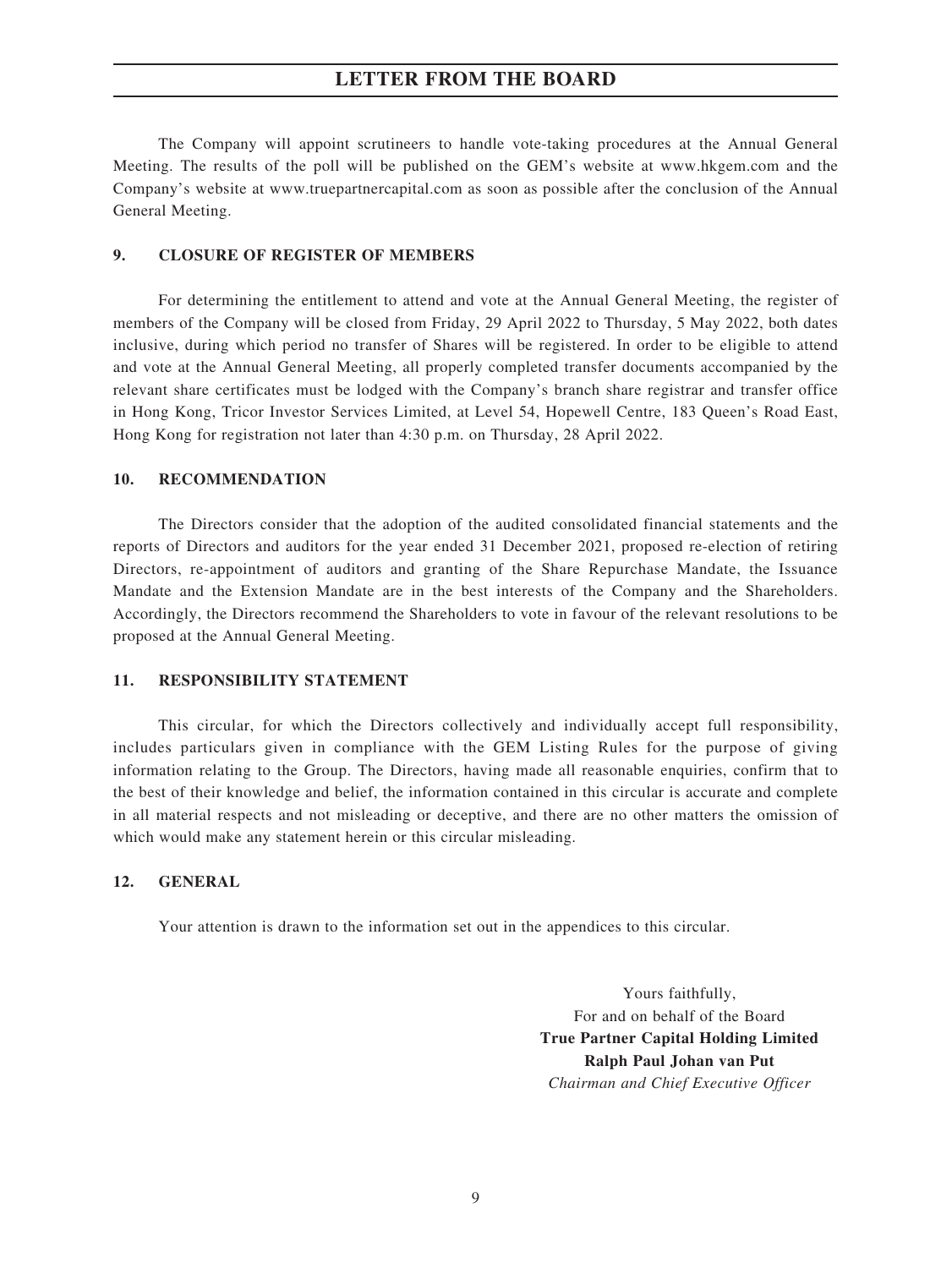*The following are details of the Directors who will retire and being eligible, offer themselves for re-election at the Annual General Meeting.*

### **(1) Mr. Roy van Bakel**

Mr. Roy van Bakel ("**Mr. van Bakel**"), aged 44, is the executive Director and the chief technology officer of the Company. Mr. van Bakel joined the Group in May 2010 and is responsible for overseeing the information technology and development departments. He is also a director of various subsidiaries of the Company.

Mr. van Bakel has over 19 years of experience in the area of proprietary trading and technology development. Prior to joining the Group, Mr. van Bakel worked at Sfiss Financial Technology B.V., a company principally engaged in the development of trading software, as financial system developer from February 2002 to September 2006. Mr. van Bakel was a senior developer at Saen Options BV, a proprietary trading company, from October 2006 to May 2008 and worked as the head of software development and the chief technology officer of Saen Options Hong Kong Limited from June 2008 to March 2009. Mr. van Bakel became the senior developer of All Options Hong Kong Limited, a derivative trading company, from April 2009 to September 2009 after Saen Options Holding B.V. was acquired by All Options International B.V. in March 2009. Since October 2009, Mr. van Bakel has been the managing director of T8 Software Consulting, which became a wholly owned subsidiary of the Company on 19 May 2010.

Mr. van Bakel obtained his master's degree in Mathematical Sciences from the University of Twente in the Netherlands in February 2002.

Mr. van Bakel has entered into a service contract with the Company for a term of 3 years commencing from the Listing Date and shall be subject to renewal as confirmed by the Company until terminated in accordance with the provisions in the service contract and/or the provisions of the Articles of Association, the GEM Listing Rules and the Companies Law. Mr. van Bakel is also subject to retirement by rotation and re-election at the Annual General Meeting in accordance with the Articles of Association. Mr. van Bakel is entitled to a director's fee of US\$1 per annum.

As at the Latest Practicable Date, Mr. van Bakel has a corporate interest in 27,686,280 Shares within the meaning of Part XV of the SFO.

As at the Latest Practicable Date, save as disclosed above, Mr. van Bakel (i) is not related to any other Directors, members of the senior management of the Group, substantial shareholders or controlling shareholders of the Company; (ii) does not hold any other positions in the Company or other members of the Company; (iii) did not hold any directorship in any other public companies, the securities of which are or have been listed on any securities market in Hong Kong or overseas in the last three years; and (iv) have not held other major appointments and professional qualifications.

Save as disclosed above, there was no further information to be disclosed pursuant to the requirements of Rules 17.50(2)(h) to (v) of the GEM Listing Rules and there are no other matters relating to the re-election of Mr. van Bakel that need to be brought to the attention of the Shareholders.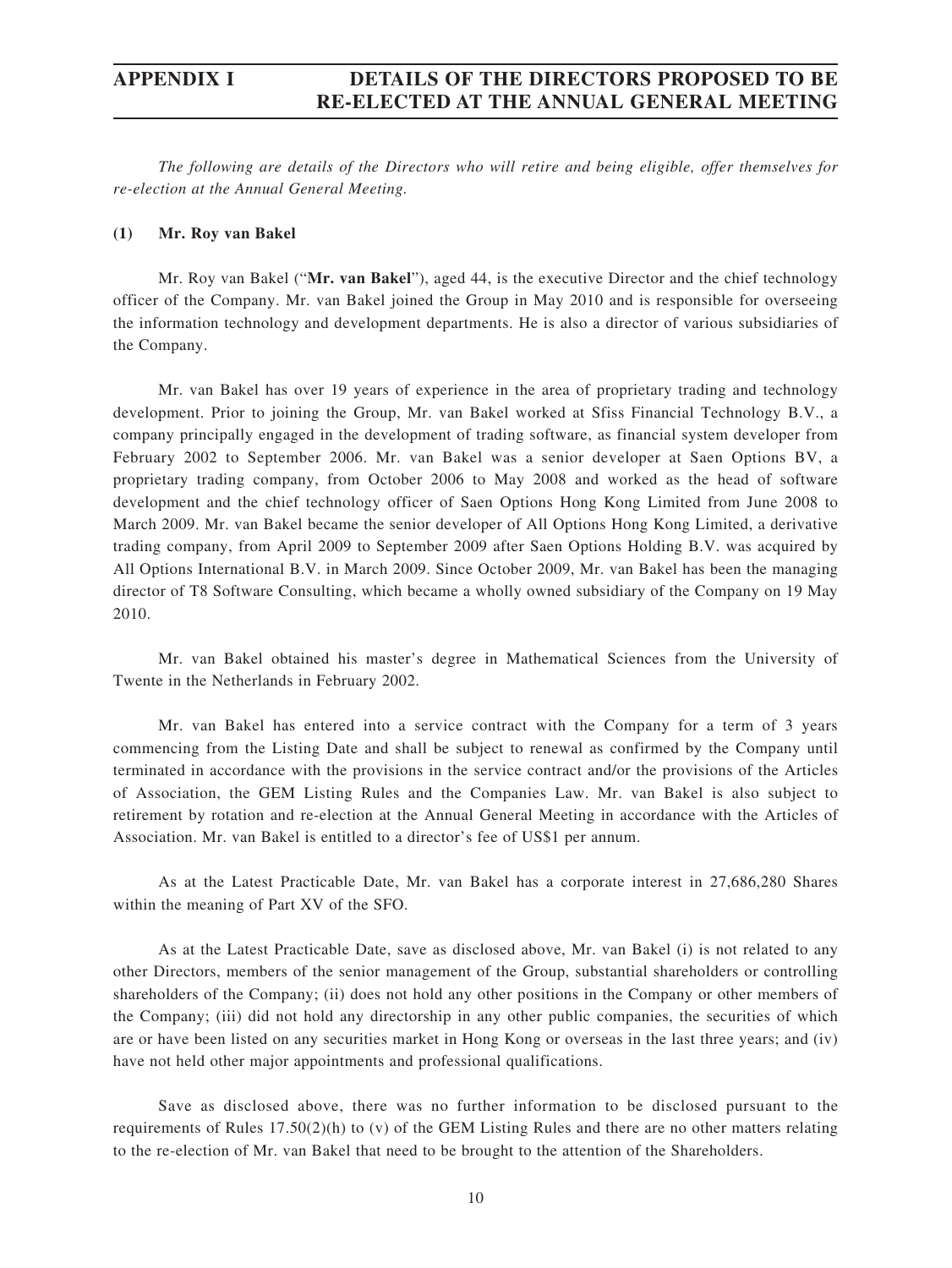### **(2) Mr. Jeronimus Mattheus Tielman (alias: Jeroen Tielman)**

Mr. Jeronimus Mattheus Tielman ("**Mr. Tielman**"), aged 59, is an independent non-executive Director. He is also a member of the Audit Committee, Remuneration Committee and Nomination Committee of the Company. Mr. Tielman is responsible for supervising and providing independent advice to the Board. Mr. Tielman joined the Company in March 2020.

Mr. Tielman is the founder and managing partner in QStone Capital, a boutique established in March 2016 that develops investment opportunities in the global waste-water treatment market and assists selected water recycling technology firms with fine-tuning their strategy, growing their business in Europe and India and arranging different types of growth finance. Prior to founding QStone Capital, Mr. Tielman founded IMQubator funds and IMQ Investment Management B.V., an independent asset management company and institutional fund in January 2009. He worked as a chief executive officer in IMQ Investment Management B.V. where he designed and developed an incubator for international, hedge and private equity funds until December 2015.

Mr. Tielman worked in ABN AMRO from August 1986 to May 2000 where he last served as a senior vice president and global head product development of ABN AMRO Asset Management. He was responsible for the development of investment funds for institutional-private banking and the retail markets served by ABN AMRO Asset Management. In May 2000, Mr. Tielman founded FundPartners B.V., where he served as a chief executive officer and was responsible for overseeing its development of independent institutional investment products until December 2004 when FundPartners was acquired by NIB Capital. Mr. Tielman worked as a director of pension business development in NIB Capital from January 2005 to January 2006 where he was involved with the development of pension business. From February 2006 to February 2008, he joined Cordares, a pension asset manager, as a managing director of commerce, strategy and innovation where he was responsible for coordinating the launch of new pension plan products and the introduction of alternative investment strategies. From April 2008 to December 2008, Mr. Tielman co-initiated the establishment of an international pension investment collaboration network and prepared the founding of IMQubator.

Mr. Tielman obtained a master's degree in Business Administration from the Erasmus University Rotterdam in the Netherlands in May 1986. He is a registered investment analyst in the Netherlands.

Mr. Tielman has entered into a letter of appointment with the Company for a term of 3 years commencing from 16 March 2020. His appointment is subject to termination in accordance with the provisions in the letter of appointment and/or the provisions of the Articles of Association, the GEM Listing Rules and the Companies Law. Mr. Tielman is also subject to retirement by rotation and re-election at the Annual General Meeting in accordance with the Articles of Association. Under the letter of appointment and subsequent adjustment recommended by the Remuneration Committee and approved by the Board, Mr. Tielman is entitled to a director's fee of US\$53,000 per annum.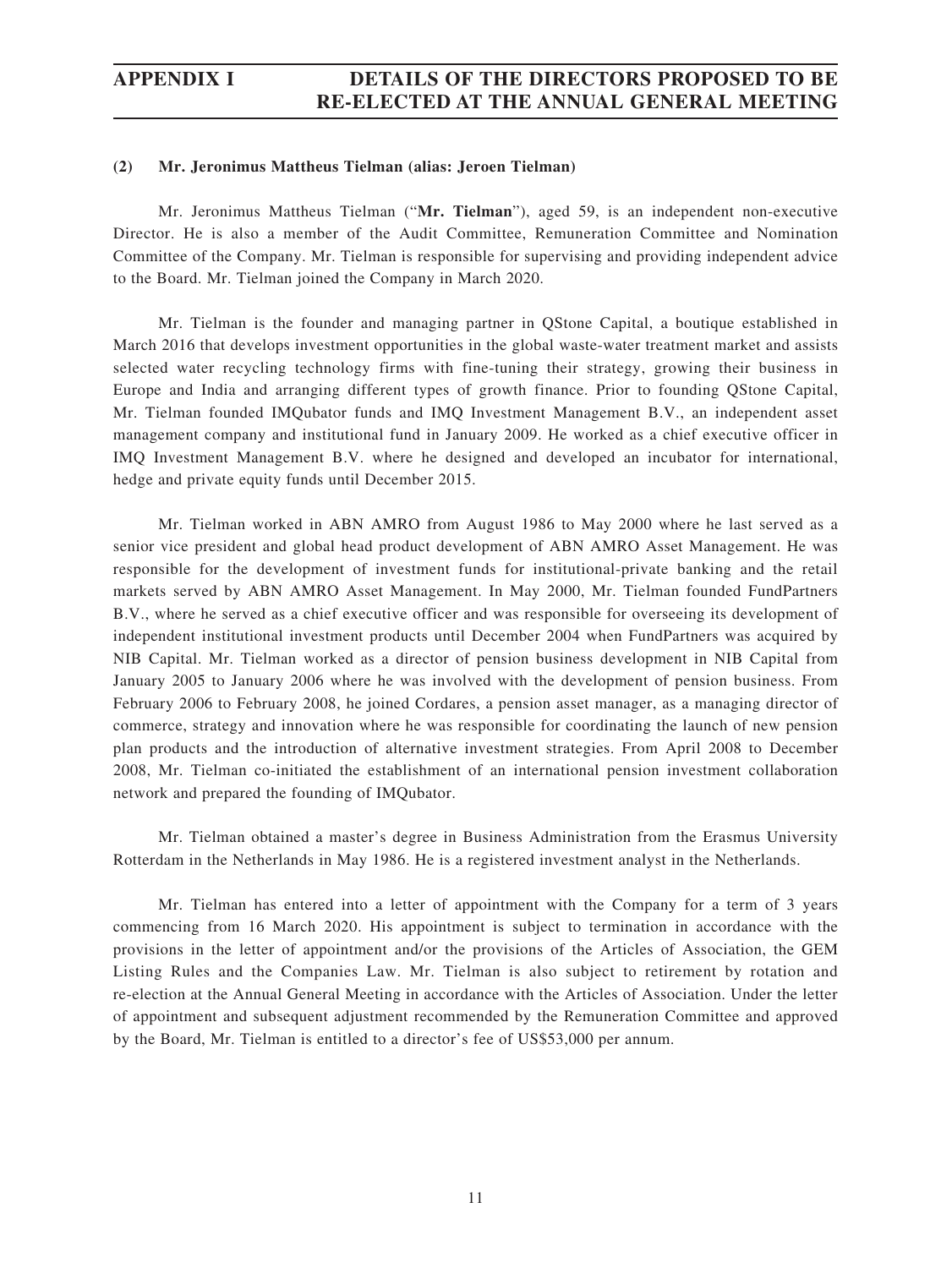As at the Latest Practicable Date, save as disclosed above, Mr. Tielman (i) is not related to any other Directors, members of the senior management of the Group, substantial shareholders or controlling shareholders of the Company; (ii) does not hold any other positions in the Company or other members of the Company; (iii) did not hold any directorship in any other public companies, the securities of which are or have been listed on any securities market in Hong Kong or overseas in the last three years; and (iv) have not held other major appointments and professional qualifications.

Save as disclosed above, there was no further information to be disclosed pursuant to the requirements of Rules 17.50(2)(h) to (v) of the GEM Listing Rules and there are no other matters relating to the re-election of Mr. Tielman that need to be brought to the attention of the Shareholders.

### **(3) Ms. Wan Ting Pai (alias: Jasmine Pai)**

Ms. Wan Ting Pai ("**Ms. Pai**"), aged 38, is an independent non-executive Director. She is also the chairwomen of the Audit Committee, Remuneration Committee and Nomination Committee of the Company. Ms. Pai is responsible for supervising and providing independent advice to the Board. Ms. Pai joined the Company in March 2020.

Ms. Pai has over 15 years of experience in the area of auditing and financial and corporate management. Ms. Pai started her career at PricewaterhouseCoopers Taiwan from September 2006 to June 2009, where she held multiple roles as an auditor in IPO projects for listings on the Taiwan Stock Exchange. Ms. Pai was responsible for risk assessment of clients' going concern postulate and compliance. Her training and experience have equipped Ms. Pai with adaptability to engage in a wide variety of industries, amid fast paced business environments, where accounting principles and financial principles were subject to continuous changes. From October 2010 to September 2012, Ms. Pai worked as a senior analyst and a manager of the operating audit and analysis division in Top Victory Electronics (Taiwan) Co., Ltd, a subsidiary of a previously listed electronics manufacturer on the Hong Kong Stock Exchange where she was responsible for reviewing group financial documents, conducting analysis and forecast. From October 2012 to May 2018, Ms. Pai joined Taiwan Mobile Co., Ltd., a listed company on the Taiwan Stock Exchange, as a senior financial analyst and financial controller where she was responsible for preparing and analysing financial reports of the subsidiaries. During her tenure with these listed companies, Ms. Pai led operational discussions across multiple regions and subsidiaries which prepared her as a manager and as a leader with the ability to build exceptional relationships within these firms, both between different locations as between different departments. In December 2018, Ms. Pai joined Molly & Hank Co., Ltd. (KidsAwesome Museum) as a financial and administrative controller where she was responsible for the overall accounting and audit and the regulatory alignment until May 2021 when she became a partner CPA of Soul of Integrity CPAs Firm.

During her career, Ms. Pai has developed the necessary accounting and financial management expertise and accumulated a wealth in knowledge and experience in various crucial aspects of finance and accounting: preparing, reviewing and analysing audited financial statements, providing strategic management of the accounting and finance functions, directing accounting policies, procedures and internal controls, recommending improvements to safeguard the integrity of the company's financial information, managing and overseeing the relationship with independent auditors, overseeing financial systems implementations and upgrades, identifying and managing business risks and insurance requirements.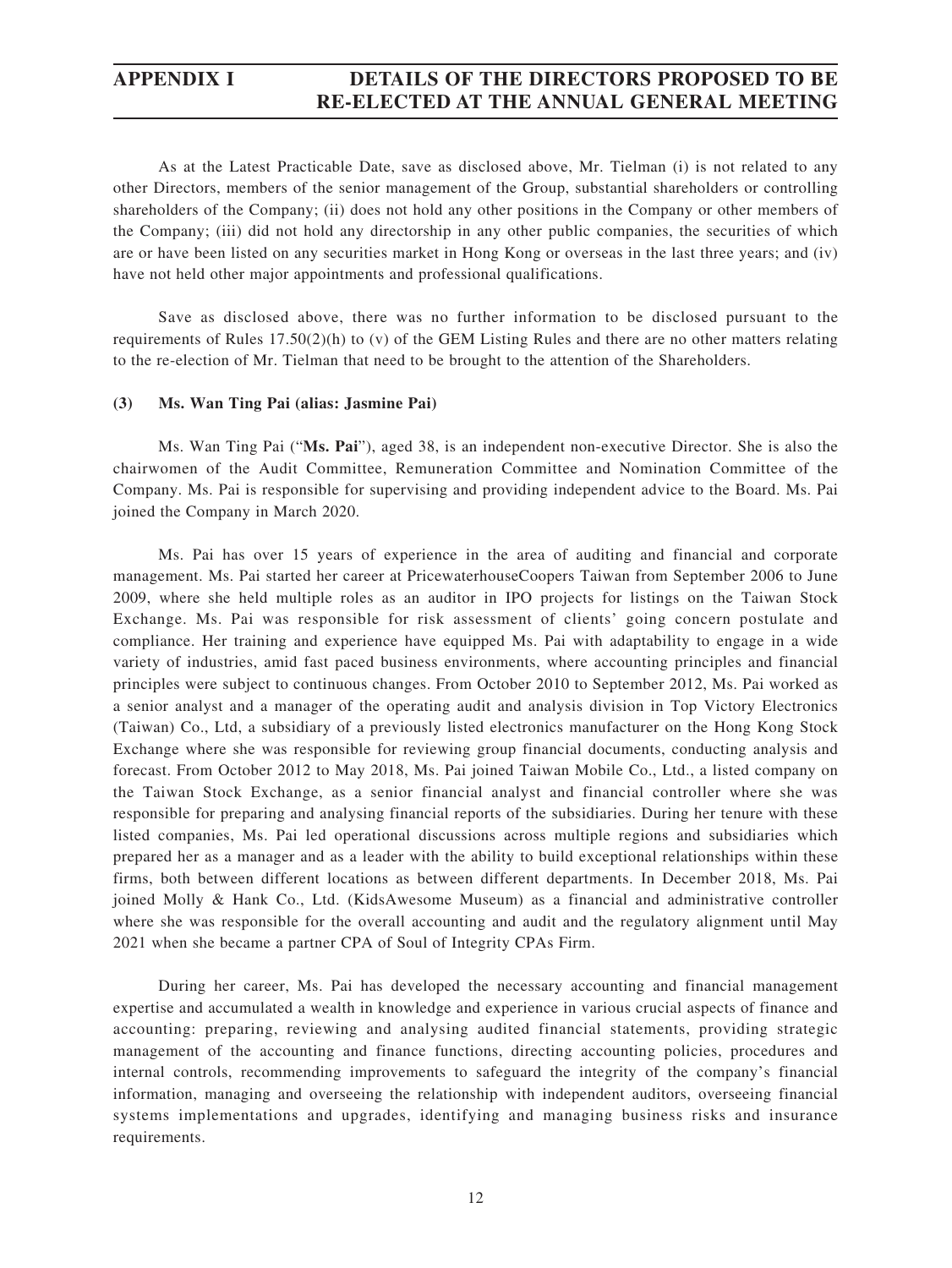Ms. Pai obtained a bachelor's degree in Business Administration from National Chengchi University in Taiwan in June 2006. She was admitted as a certified public accountant in Taiwan in 2012.

Ms. Pai has entered into a letter of appointment with the Company for a term of 3 years commencing from 16 March 2020. Her appointment is subject to termination in accordance with the provisions in the letter of appointment and/or the provisions of the Articles of Association, the GEM Listing Rules and the Companies Law. Ms. Pai is also subject to retirement by rotation and re-election at the Annual General Meeting in accordance with the Articles of Association. Under the letter of appointment and subsequent adjustment recommended by the Remuneration Committee and approved by the Board, Ms. Pai is entitled to a director's fee of US\$53,000 per annum.

As at the Latest Practicable Date, save as disclosed above, Ms. Pai (i) is not related to any other Directors, members of the senior management of the Group, substantial shareholders or controlling shareholders of the Company; (ii) does not hold any other positions in the Company or other members of the Company; (iii) did not hold any directorship in any other public companies, the securities of which are or have been listed on any securities market in Hong Kong or overseas in the last three years; and (iv) have not held other major appointments and professional qualifications.

Save as disclosed above, there was no further information to be disclosed pursuant to the requirements of Rules 17.50(2)(h) to (v) of the GEM Listing Rules and there are no other matters relating to the re-election of Ms. Pai that need to be brought to the attention of the Shareholders.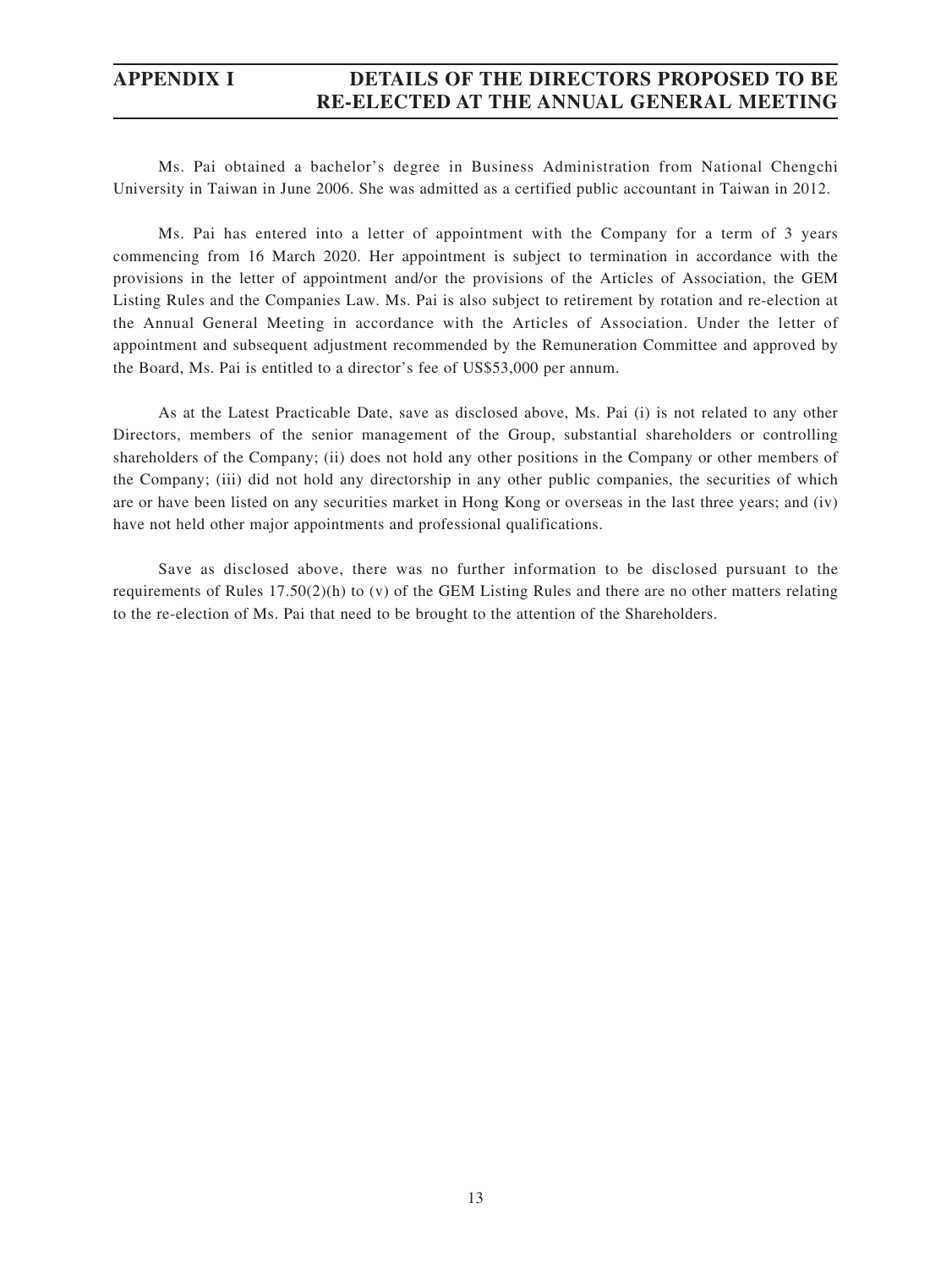## **APPENDIX II EXPLANATORY STATEMENT ON THE SHARE REPURCHASE MANDATE**

*The following is an explanatory statement required by the GEM Listing Rules to provide the Shareholders with requisite information reasonably necessary for them to make an informed decision on whether to vote for or against the ordinary resolution to be proposed at the Annual General Meeting in relation to the granting of the Share Repurchase Mandate.*

### **1. SHARE CAPITAL**

As at the Latest Practicable Date, the issued share capital of the Company comprised 400,000,000 Shares.

Subject to the passing of the ordinary resolution set out in item 4 of the notice of the Annual General Meeting in respect of the granting of the Share Repurchase Mandate and on the basis that the issued share capital of the Company remains unchanged on the date of the Annual General Meeting, i.e. being 400,000,000 Shares, the Directors would be authorised under the Share Repurchase Mandate to repurchase, during the period in which the Share Repurchase Mandate remains in force, a total of 40,000,000 Shares, representing 10% of the aggregate number of issued Shares as at the date of the Annual General Meeting.

### **2. REASONS FOR SHARE REPURCHASE**

The Directors believe that the granting of the Share Repurchase Mandate is in the best interests of the Company and the Shareholders.

Repurchase of Shares may, depending on the market conditions and funding arrangements at the time, lead to an enhancement of the net asset value per Share and/or earnings per Share and will only be made when the Directors believe that such a repurchase will benefit the Company and the Shareholders.

### **3. FUNDING OF SHARE REPURCHASE**

The Company may only apply funds legally available for share repurchase in accordance with its Memorandum and Articles of Association, the Companies Law, the applicable laws of the Cayman Islands and the GEM Listing Rules.

### **4. IMPACT OF SHARE REPURCHASE**

There might be a material adverse impact on the working capital or gearing position of the Company (as compared with the position disclosed in the audited accounts contained in the annual report of the Company for the year ended 31 December 2021) in the event that the Share Repurchase Mandate was to be carried out in full at any time during the proposed repurchase period. However, the Directors do not intend to exercise the Share Repurchase Mandate to such extent as would, in the circumstances, have a material adverse effect on the working capital requirements of the Company or the gearing levels which in the opinion of the Directors are from time to time appropriate for the Company.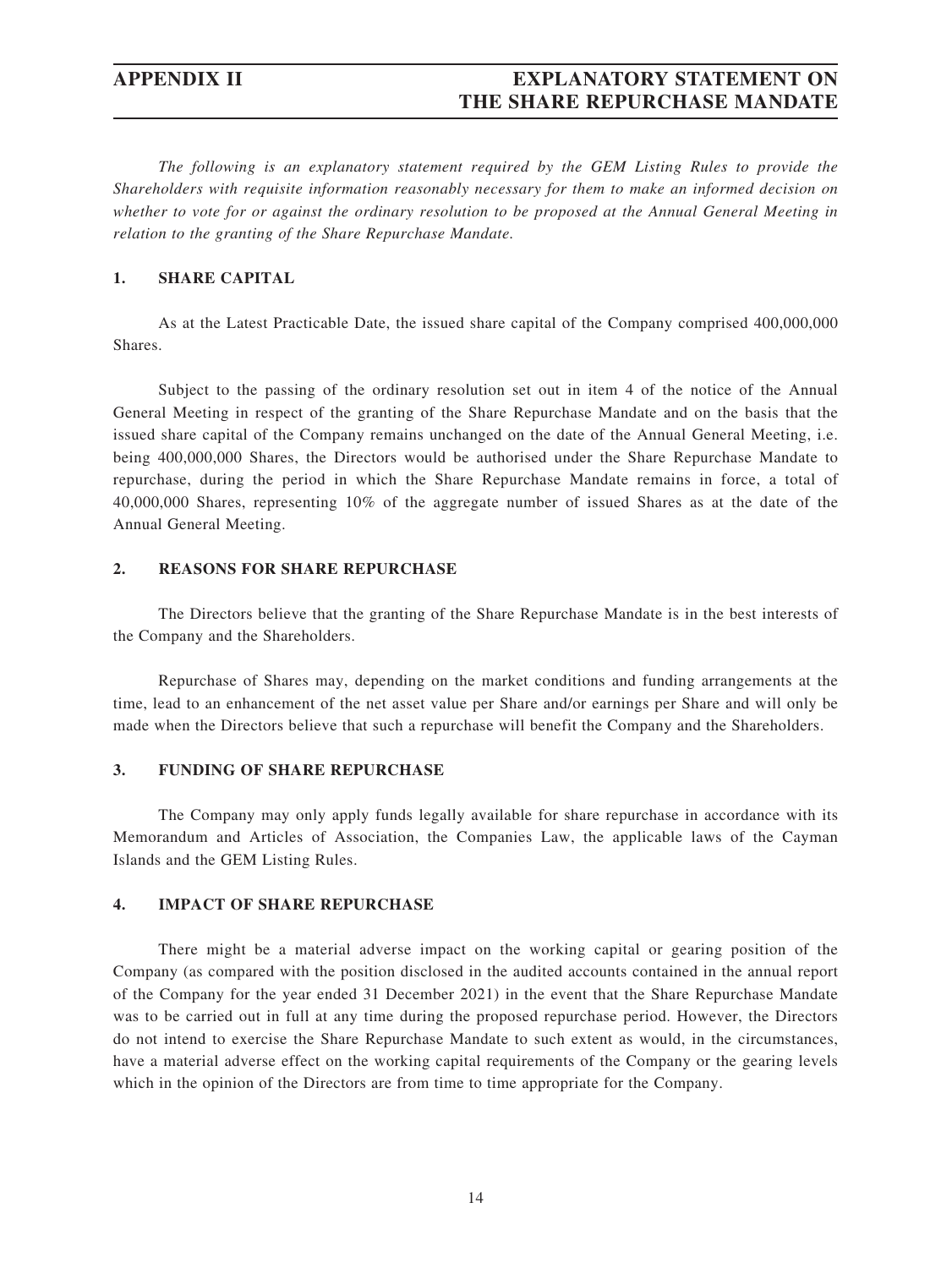## **APPENDIX II EXPLANATORY STATEMENT ON THE SHARE REPURCHASE MANDATE**

### **5. MARKET PRICES OF SHARES**

The highest and lowest prices per Share at which Shares have traded on the Stock Exchange during each of the previous 12 months up to and including the Latest Practicable Date were as follows:

| <b>Month</b>                              | <b>Highest</b> | Lowest |
|-------------------------------------------|----------------|--------|
|                                           | HK\$           | HK\$   |
| 2021                                      |                |        |
|                                           |                |        |
| April                                     | 1.25           | 0.86   |
| May                                       | 1.41           | 0.83   |
| June                                      | 1.14           | 0.90   |
| July                                      | 1.09           | 0.92   |
| August                                    | 1.10           | 0.89   |
| September                                 | 1.05           | 0.90   |
| October                                   | 1.01           | 0.77   |
| November                                  | 1.00           | 0.80   |
| December                                  | 1.00           | 0.86   |
| 2022                                      |                |        |
| January                                   | 0.96           | 0.83   |
| February                                  | 0.92           | 0.85   |
| March (up to the Latest Practicable Date) | 0.92           | 0.70   |

### **6. GENERAL**

To the best of their knowledge and having made all reasonable enquiries, none of the Directors nor any of their respective close associates (as defined in the GEM Listing Rules) have any present intention to sell any Shares to the Company in the event that the granting of the Share Repurchase Mandate is approved by the Shareholders.

The Company has not been notified by any core connected persons (as defined in the GEM Listing Rules) of the Company that they have a present intention to sell any Shares to the Company, or that they have undertaken not to sell any Shares held by them to the Company in the event that the granting of the Share Repurchase Mandate is approved by the Shareholders.

The Directors have undertaken to the Stock Exchange to exercise the power of the Company to repurchase Shares pursuant to the Share Repurchase Mandate in accordance with the GEM Listing Rules and the applicable laws of the Cayman Islands.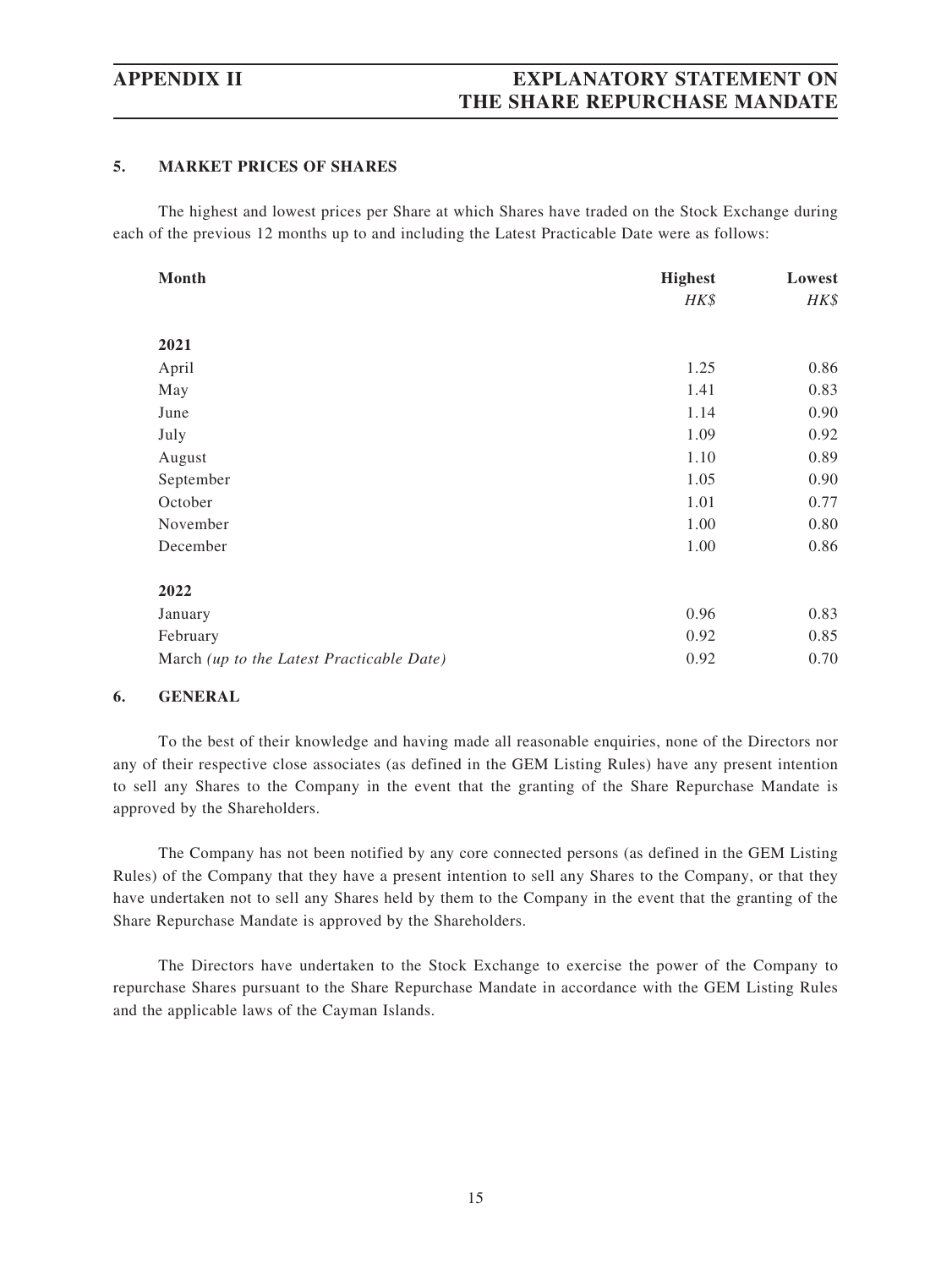## **APPENDIX II EXPLANATORY STATEMENT ON THE SHARE REPURCHASE MANDATE**

### **7. TAKEOVERS CODE**

If as a result of a repurchase of Shares by the Company, a Shareholder's proportionate interest in the voting rights of the Company increases, such increase will be treated as an acquisition for the purpose of the Takeovers Code. Accordingly, a Shareholder, or a group of Shareholders acting in concert, depending on the level of increase of the Shareholders' interest could obtain or consolidate control of the Company and become obliged to make a mandatory offer in accordance with Rule 26 of the Takeovers Code as a result of any such increase.

If the Share Repurchase Mandate were exercised in full, the shareholding percentage of the Shareholders, who have an interest in 10% or more of the issued share capital of the Company (based on the number of the Shares they held as at the Latest Practicable Date), before and after such repurchase would be as follows:

| <b>Name of Shareholder</b>                        | Number of<br><b>Shares</b> held | Percentage of<br>Company's<br>existing<br>shareholding | Percentage<br>of Company's<br>shareholding<br>if the Share<br>Repurchase<br><b>Mandate</b><br>is exercised<br>in full |
|---------------------------------------------------|---------------------------------|--------------------------------------------------------|-----------------------------------------------------------------------------------------------------------------------|
| Chan Heng Fai Ambrose <sup>(2)</sup>              | 62,122,908                      | 15.53%                                                 | 17.26%                                                                                                                |
| Chan Kong Yoke Keow <sup>(2)</sup>                | 62,122,908                      | 15.53%                                                 | 17.26%                                                                                                                |
| Ralph Paul Johan van Put <sup>(3)</sup>           | 58, 337, 399                    | 14.58%                                                 | 16.20%                                                                                                                |
| Kung Yun Ching $(3)$                              | 58, 337, 399                    | 14.58%                                                 | 16.20%                                                                                                                |
| True Partner Participation Limited <sup>(3)</sup> | 58, 337, 399                    | 14.58%                                                 | 16.20%                                                                                                                |
| Tobias Benjamin Hekster <sup>(4)</sup>            | 56,993,018                      | 14.24%                                                 | 15.83%                                                                                                                |
| Franca Kurpershoek-Hekster <sup>(4)</sup>         | 56,993,018                      | 14.24%                                                 | 15.83%                                                                                                                |
| Godefriedus Jelte Heijboer <sup>(5)</sup>         | 56,049,644                      | 14.01%                                                 | 15.57%                                                                                                                |
| Wong Rosa Maria <sup>(5)</sup>                    | 56,049,644                      | 14.01%                                                 | 15.57%                                                                                                                |
| True Partner International Limited <sup>(1)</sup> | 44,808,908                      | 11.20%                                                 | 12.45%                                                                                                                |

### *Notes:*

- (1) True Partner International Limited and Global eHealth Limited are wholly owned subsidiaries of Alset EHome International Inc. Alset EHome International Inc. is 15.57% and 37.48% owned by Mr. Chan Heng Fai Ambrose and HFE Holdings Limited, respectively. HFE Holdings Limited is wholly owned by Mr. Chan Heng Fai Ambrose. True Partner International Limited and Global eHealth Limited holds 11.20% and 4.33% in True Partner Capital Holding Limited, respectively. By virtue of the SFO, Mr. Chan Heng Fai Ambrose is deemed to be interested in the Shares held by True Partner International Limited and Global eHealth Limited under the SFO.
- (2) Mrs. Chan Kong Yoke Keow is the spouse of Mr. Chan Heng Fai Ambrose and Mr. Chan Heng Fai Ambrose is deemed to be interested in 15.53% in True Partner Capital Holding Limited per note (1) above. By virtue of the SFO, Mrs. Chan Kong Yoke Keow is deemed to be interested in the same number of Shares in which Mr. Chan Heng Fai Ambrose is deemed to be interested in under the SFO.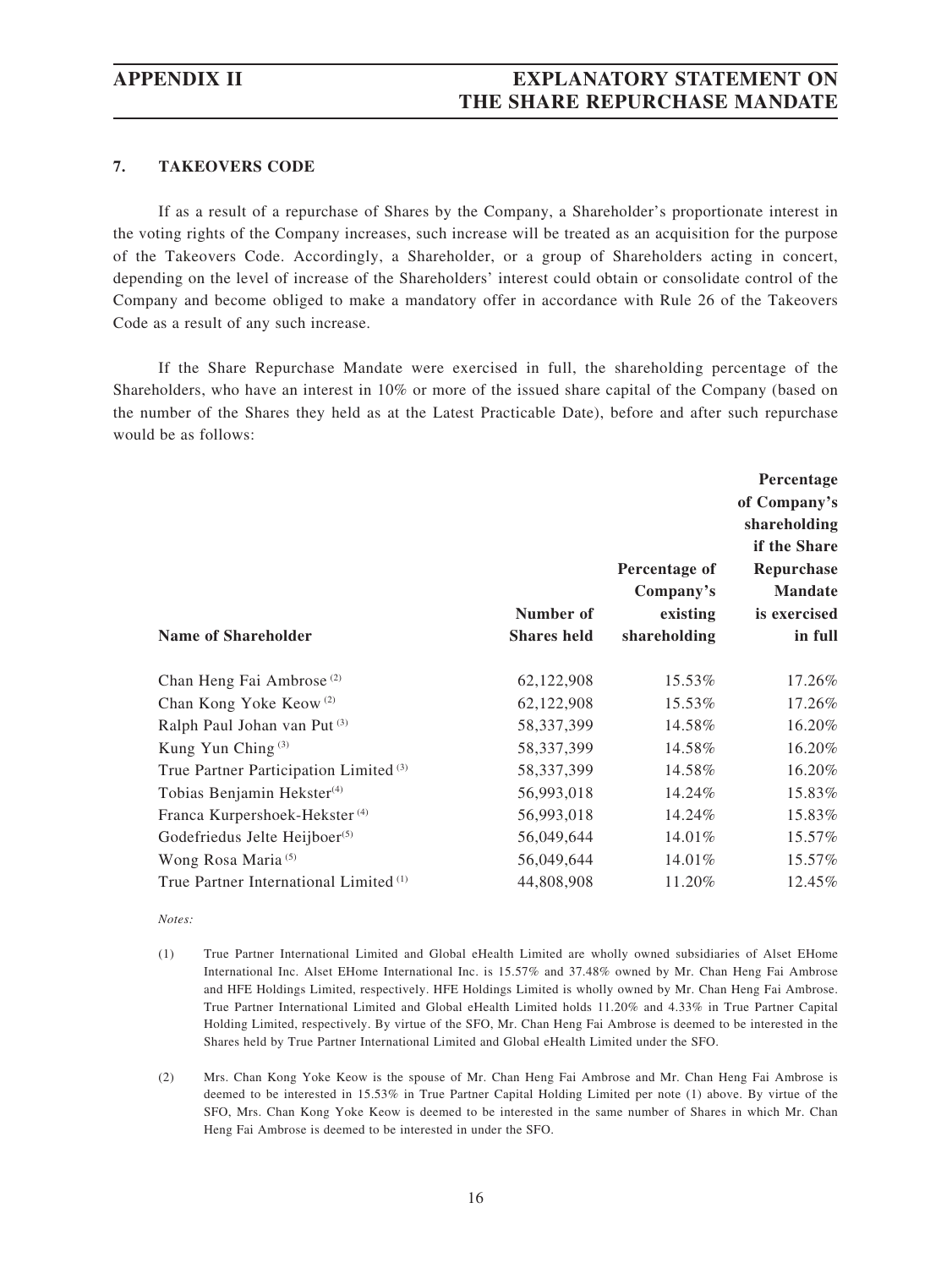- (3) Ms. Kung Yun Ching is the spouse of Mr. Ralph Paul Johan van Put, the chairman and executive Director and True Partner Participation Limited is wholly owned by Mr. Ralph Paul Johan van Put. True Partner Participation Limited holds 58,337,399 Shares. By virtue of the SFO, Mr. Ralph Paul Johan van Put and Ms. Kung Yun Ching is deemed to be interested in the same number of Shares in which True Partner Participation Limited are deemed to be interested in under the SFO.
- (4) Mrs. Franca Kurpershoek-Hekster is the spouse of Mr. Tobias Benjamin Hekster, an executive Director, and Mr. Tobias Benjamin Hekster holds 56,993,018 Shares. By virtue of the SFO, Mrs. Franca Kurpershoek-Hekster is deemed to be interested in the same number of Shares in which Mr. Tobias Benjamin Hekster is deemed to be interested in under the SFO.
- (5) Ms. Wong Rosa Maria is the spouse of Mr. Godefriedus Jelte Heijboer, an executive Director, and Mr. Godefriedus Jelte Heijboer holds 56,049,644 Shares. By virtue of the SFO, Ms. Wong Rosa Maria is deemed to be interested in the same number of Shares in which Mr. Godefriedus Jelte Heijboer is deemed to be interested in under the SFO.

In the event that the Share Repurchase Mandate is exercised in full, the shareholding of these Shareholders in the Company would be increased as shown in the table above. Accordingly, they will not be required under the Takeovers Code to make a mandatory offer for all the issued Shares as a result of such increase. The Directors have no present intention to repurchase Shares to an extent that will trigger the obligations under the Takeovers Code to make a mandatory offer. In addition, in exercising the Share Repurchase Mandate (whether in full or otherwise), the Directors will ensure that the Company shall comply with the requirements of the GEM Listing Rules, including the minimum percentage of Shares being held in public hands.

### **8. SHARE REPURCHASE MADE BY THE COMPANY**

During the 6 months prior to the Latest Practicable Date, the Company had not repurchased any of the Shares (whether on GEM or otherwise).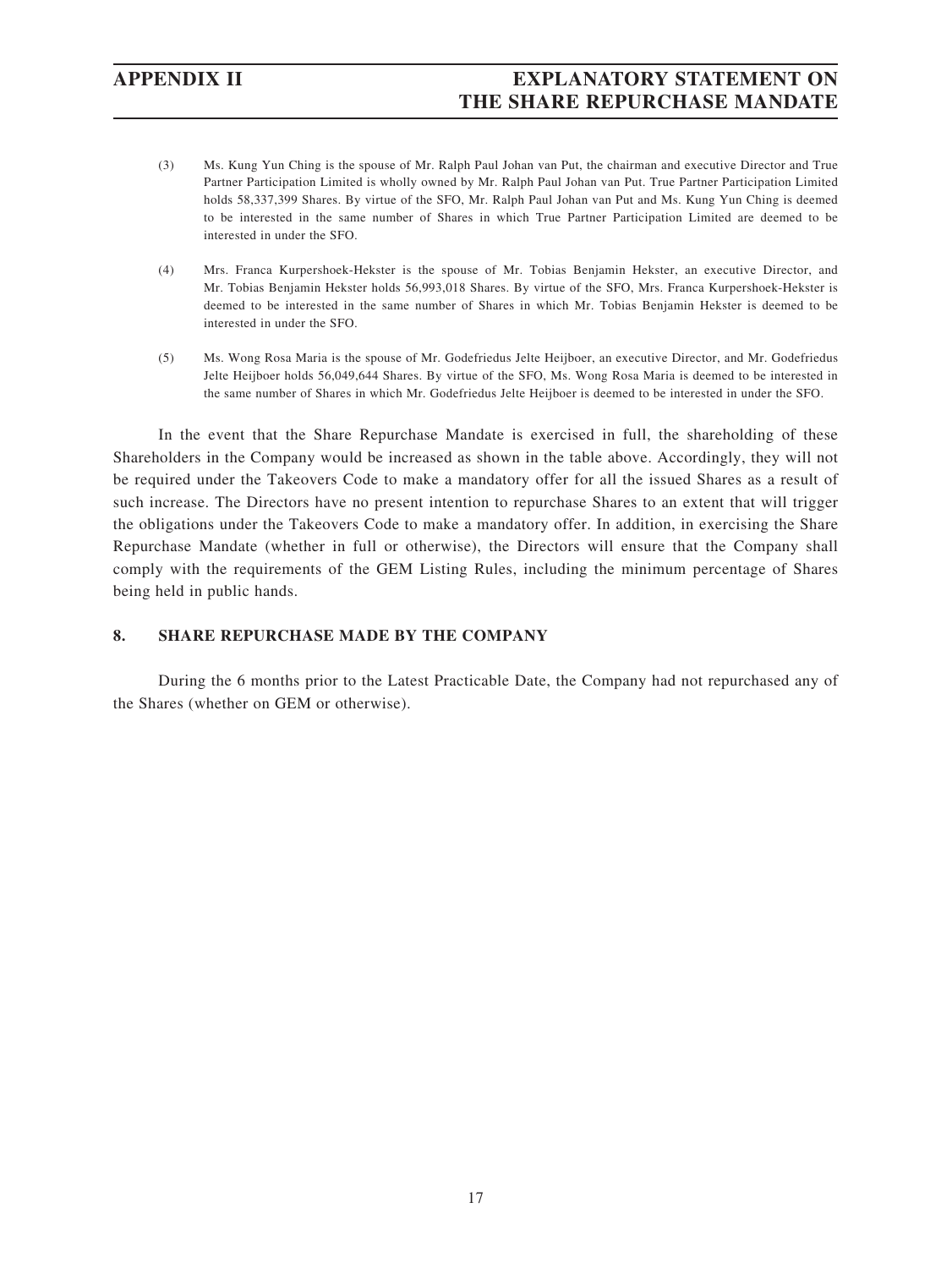

# **TRUE PARTNER CAPITAL HOLDING LIMITED**

*(Incorporated under the laws of the Cayman Islands with limited liability)* **(Stock Code: 8657)**

## **NOTICE OF ANNUAL GENERAL MEETING**

**NOTICE IS HEREBY GIVEN THAT** the annual general meeting (the "**Annual General Meeting**") of True Partner Capital Holding Limited (the "**Company**") will be held at Unit 1603-04, 16/F, Causeway Bay Plaza I, 489 Hennessy Road, Causeway Bay, Hong Kong on Thursday, 5 May 2022 at 3:00 PM for the following purposes:

### **ORDINARY RESOLUTIONS**

- 1. To receive and adopt the audited consolidated financial statements of the Company and its subsidiaries and the reports of the directors of the Company ("**Directors**", each a "**Director**") and auditors of the Company for the year ended 31 December 2021.
- 2. (a) To re-elect Mr. Roy van Bakel as an executive Director.
	- (b) To re-elect Mr. Jeronimus Mattheus Tielman as an independent non-executive Director.
	- (c) To re-elect Ms. Wan Ting Pai as an independent non-executive Director.
	- (d) To authorise the board of Directors (the "**Board**") to fix the respective Directors' remuneration.
- 3. To re-appoint PKF Hong Kong Limited as auditors of the Company and to authorise the Board to fix their remuneration.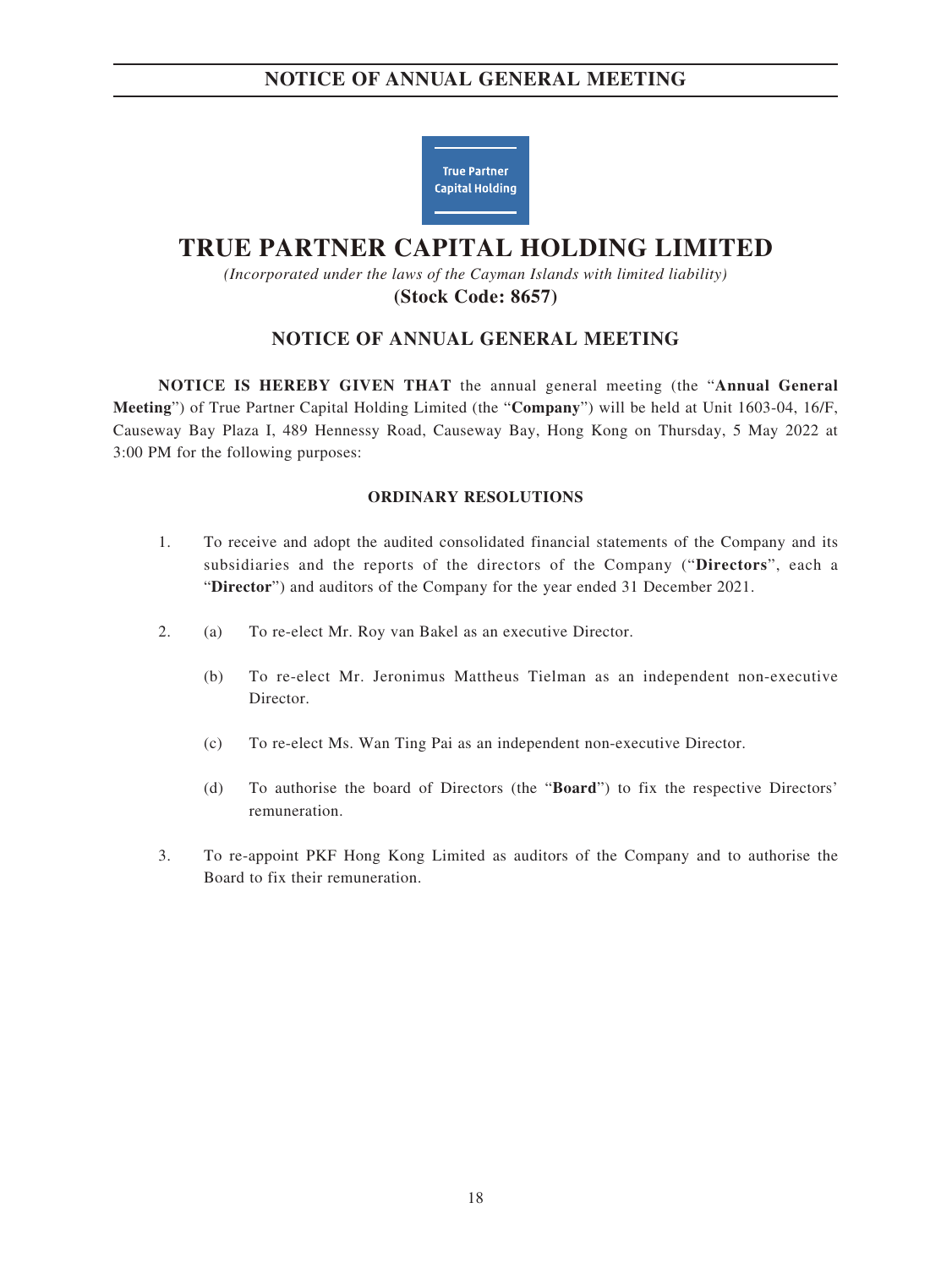4. To consider and, if thought fit, pass with or without amendments, the following resolution as an ordinary resolution:

### "**THAT**:

- (a) subject to paragraph (b) below, a general mandate be and is hereby generally and unconditionally given to the Directors to exercise during the Relevant Period (as defined below) all the powers of the Company to repurchase the shares ("**Shares**") in the capital of the Company on The Stock Exchange of Hong Kong Limited (the "**Stock Exchange**") or on any other stock exchange on which the securities of the Company may be listed and recognised by the Securities and Futures Commission of Hong Kong and the Stock Exchange for this purpose, subject to and in accordance with the rules and regulations of the Securities and Futures Commission of Hong Kong, the Stock Exchange, the applicable laws of Cayman Islands and all other applicable laws, as amended from time to time;
- (b) the total number of Shares to be repurchased pursuant to the mandate in paragraph (a) above shall not exceed 10% of the aggregate number of issued Shares as at the date of passing of this resolution, and if any subsequent consolidation or subdivision of shares is conducted, the maximum number of Shares that may be repurchased under the mandate in paragraph (a) above as a percentage of the total number of issued Shares at the date immediately before and after such consolidation or subdivision shall be the same; and
- (c) for the purposes of this resolution:

"**Relevant Period**" means the period from the passing of this resolution until whichever is the earliest of:

- (i) the conclusion of the next annual general meeting of the Company;
- (ii) the expiration of the period within which the next annual general meeting of the Company is required by the articles of association of the Company or any applicable laws to be held; and
- (iii) the date on which the authority set out in this resolution is revoked or varied by an ordinary resolution of the shareholders in general meeting."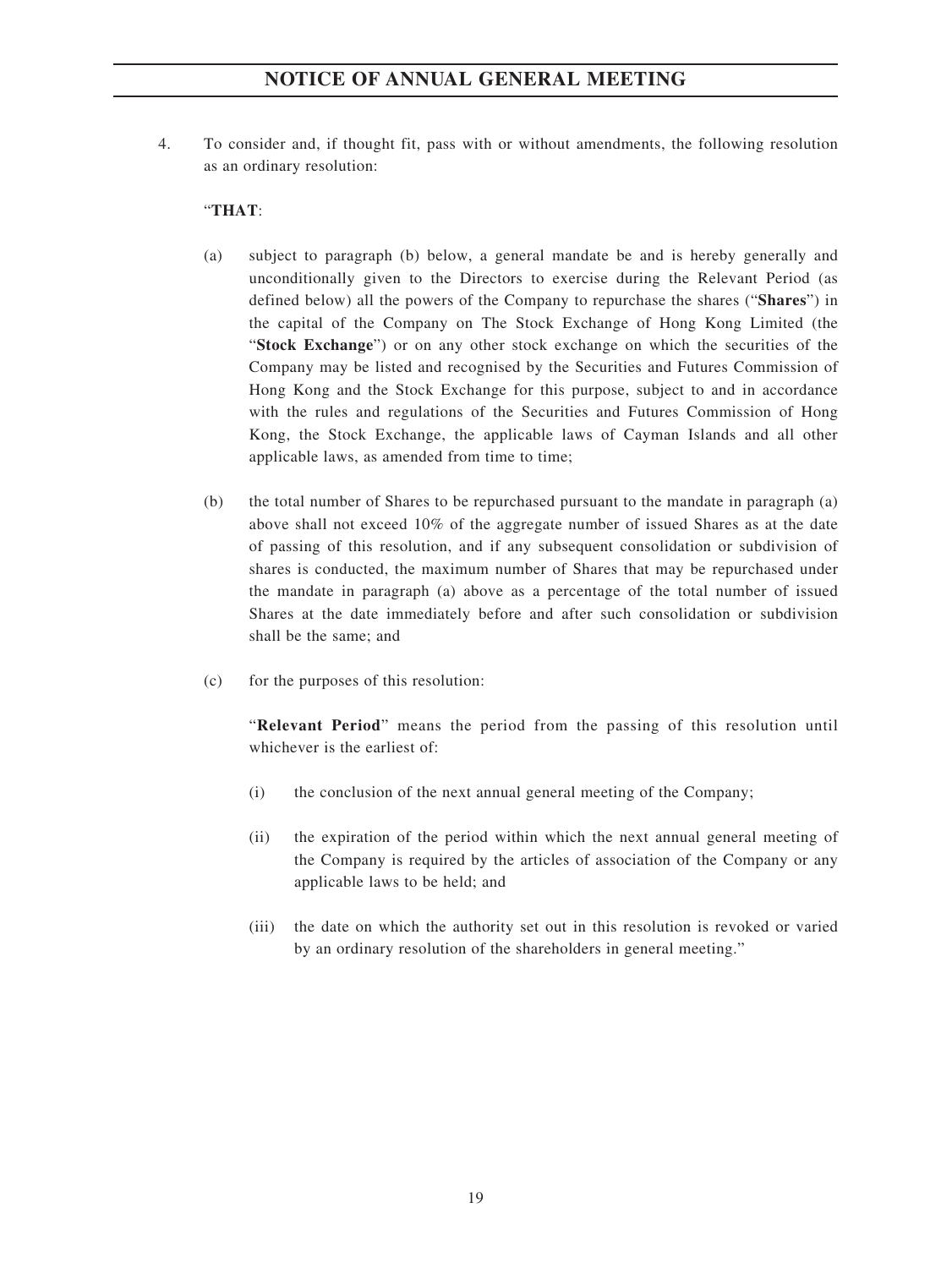5. To consider and, if thought fit, pass with or without amendments, the following resolution as an ordinary resolution:

### "**THAT**:

- (a) subject to paragraph (c) below, a general mandate be and is hereby generally and unconditionally given to the Directors to allot, issue and deal with additional Shares in the capital of the Company and to make or grant offers, agreements and options which might require the exercise of such powers during or after the end of the Relevant Period (as defined below) in accordance with all applicable laws, rules and regulations;
- (b) the mandate in paragraph (a) above shall authorise the Directors to make or grant offers, agreements and options during the Relevant Period which would or might require the exercise of such powers after the end of the Relevant Period;
- (c) the aggregate number of Shares allotted or agreed conditionally or unconditionally to be allotted by the Directors pursuant to the mandate in paragraph (a) above, otherwise than pursuant to:
	- (i) a Rights Issue (as defined below);
	- (ii) the exercise of options under a share option scheme of the Company;
	- (iii) any scrip dividend scheme or similar arrangement providing for the allotment of shares in lieu of the whole or part of a dividend on Shares in accordance with the articles of association of the Company; and
	- (iv) any issue of Shares upon the exercise of rights of subscription or conversion under the terms of any existing convertible notes issued by the Company or any existing securities of the Company which carry rights to subscribe for or are convertible into Shares, shall not exceed 20% of the total number of issued Shares as at the date of passing of this resolution (subject to adjustment in the case of any consolidation or subdivision of shares of the Company after the date of passing of this resolution); and
- (d) for the purposes of this resolution:

"**Relevant Period**" means the period from the passing of this resolution until whichever is the earliest of:

(i) the conclusion of the next annual general meeting of the Company;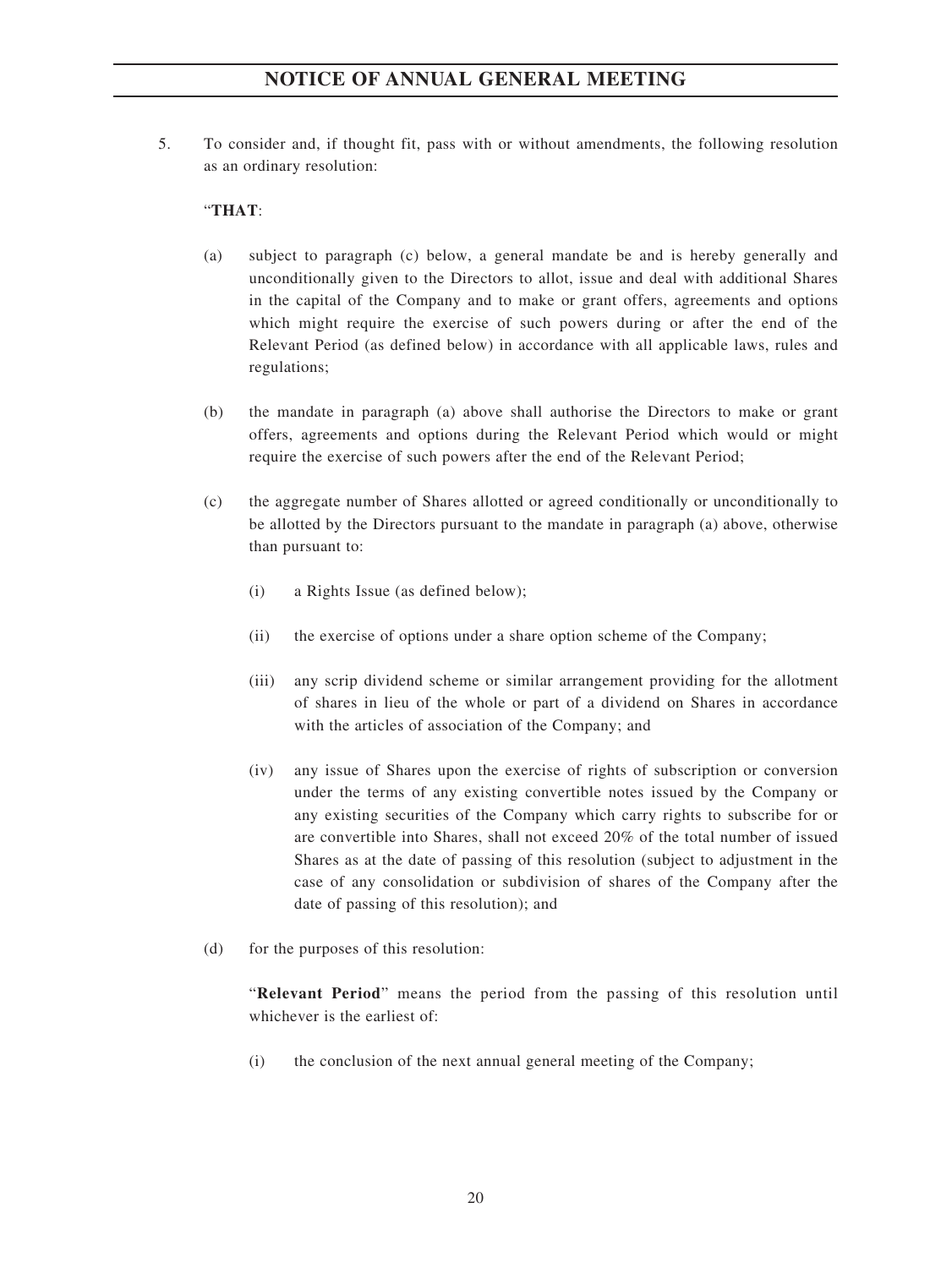- (ii) the expiration of the period within which the next annual general meeting of the Company is required by the articles of association of the Company or any applicable laws to be held; and
- (iii) the date on which the authority set out in this resolution is revoked or varied by an ordinary resolution of the shareholders in general meeting.

"**Rights Issue**" means an offer of Shares open for a period fixed by the Directors to holders of Shares or any class thereof on the register of members of the Company on a fixed record date in proportion to their then holdings of such Shares or class thereof (subject to such exclusions or other arrangements as the Directors may deem necessary or expedient in relation to fractional entitlements or having regard to any restrictions or obligations under the laws of any relevant jurisdiction or the requirements of any recognised regulatory body or any stock exchange outside Hong Kong)."

6. To consider and, if thought fit, pass with or without amendments, the following resolution as an ordinary resolution:

"**THAT** conditional upon the passing of the resolutions set out in items 4 and 5 of the notice convening this Annual General Meeting (the "**Notice**"), the general mandate referred to in the resolution set out in item 5 of the Notice be and is hereby extended by the addition to the aggregate number of Shares which may be allotted and issued or agreed conditionally or unconditionally to be allotted and issued by the Directors pursuant to such general mandate of the number of Shares repurchased by the Company pursuant to the mandate referred to in resolution set out in item 4 of the Notice, provided that such number of Shares shall not exceed 10% of the aggregate number of issued Shares as at the date of passing of this resolution (subject to adjustment in the case of any consolidation or subdivision of shares of the Company after the date of passing of this resolution)."

> By Order of the Board **True Partner Capital Holding Limited Ralph Paul Johan van Put** *Chairman and Chief Executive Officer*

Hong Kong, 29 March 2022

*Notes:*

- 1. All resolutions at the Annual General Meeting will be taken by poll (except where the chairman decides to allow a resolution relating to a procedural or administrative matter to be voted on by a show of hands) pursuant to the Rules Governing the Listing of Securities on GEM of the Stock Exchange (the "**GEM Listing Rules**"). The results of the poll will be published on the websites of GEM and the Company in accordance with the GEM Listing Rules.
- 2. Any shareholder of the Company entitled to attend and vote at the Annual General Meeting is entitled to appoint another person (who must be an individual) as his proxy to attend and vote instead of him and a proxy so appointed shall have the same right as the shareholder to speak at the meeting. A proxy need not be a shareholder of the Company. A shareholder of the Company who is the holder of two or more Shares may appoint more than one proxy to represent him and vote on his behalf at the meeting. If more than one proxy is appointed, the number of Shares in respect of which each such proxy so appointed must be specified in the relevant form of proxy.